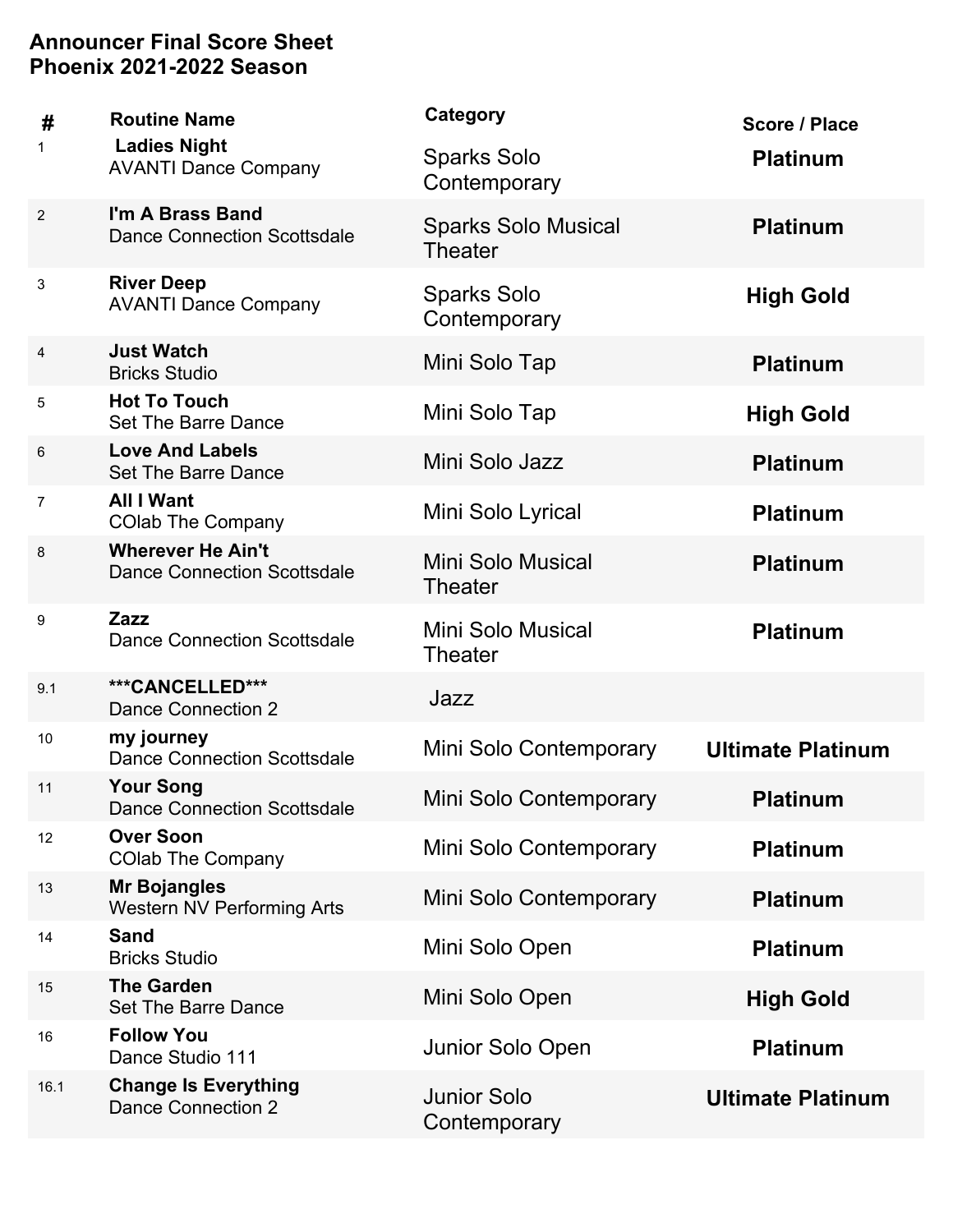| #    | <b>Routine Name</b>                                                   | Category                                     | Score / Place            |
|------|-----------------------------------------------------------------------|----------------------------------------------|--------------------------|
| 17   | <b>Shiver</b><br><b>Dance Connection Scottsdale</b>                   | <b>Junior Solo Jazz</b>                      | <b>Ultimate Platinum</b> |
| 18   | <b>That Thing You Do</b><br><b>AVANTI Dance Company</b>               | <b>Junior Solo Jazz</b>                      | <b>Platinum</b>          |
| 18.1 | <b>We Belong</b><br>Dance Connection 2                                | <b>Junior Solo</b><br>Contemporary           | <b>Platinum</b>          |
| 19   | <b>Oops</b><br><b>AVANTI Dance Company</b>                            | <b>Junior Solo Jazz</b>                      | <b>High Gold</b>         |
| 20   | <b>Rich Girl</b><br>Set The Barre Dance                               | Junior Solo Jazz                             | <b>High Gold</b>         |
| 20.1 | <b>Searching</b><br><b>Phoenix Dance Studio</b>                       | Junior Solo Open                             | <b>Platinum</b>          |
| 21   | <b>Sushi</b><br><b>AVANTI Dance Company</b>                           | <b>Junior Solo</b><br>Contemporary           | <b>Platinum</b>          |
| 22   | <b>Skeleton</b><br><b>Dance Connection Scottsdale</b>                 | <b>Junior Solo</b><br>Contemporary           | <b>Platinum</b>          |
| 23   | <b>Every Little Movement</b><br><b>Set The Barre Dance</b>            | <b>Junior Solo Jazz</b>                      | <b>Platinum</b>          |
| 24   | <b>These Arms of Mine</b><br><b>Dance Connection Scottsdale</b>       | <b>Junior Solo</b><br>Contemporary           | <b>Ultimate Platinum</b> |
| 25   | ***CANCELLED***<br><b>Dance Connection Scottsdale</b>                 | <b>Junior Solo Lyrical</b>                   |                          |
| 26   | <b>Unwell</b><br><b>Dance Connection Scottsdale</b>                   | <b>Junior Solo Lyrical</b>                   | <b>Platinum</b>          |
| 27   | <b>You Give Love A Bad Name</b><br><b>Dance Connection Scottsdale</b> | <b>Junior Solo Musical</b><br><b>Theater</b> | <b>Ultimate Platinum</b> |
| 28   | <b>Instinctive</b><br><b>Serendipity Dance Co</b>                     | <b>Junior Solo</b><br>Contemporary           | <b>Ultimate Platinum</b> |
| 29   | <b>Summer</b><br><b>COlab The Company</b>                             | <b>Junior Solo</b><br>Contemporary           | <b>Platinum</b>          |
| 30   | cellophane<br><b>Dance Connection Scottsdale</b>                      | <b>Junior Solo</b><br>Contemporary           | <b>Ultimate Platinum</b> |
| 31   | <b>Short and Sweet</b><br><b>AVANTI Dance Company</b>                 | <b>Junior Solo</b><br>Contemporary           | <b>Ultimate Platinum</b> |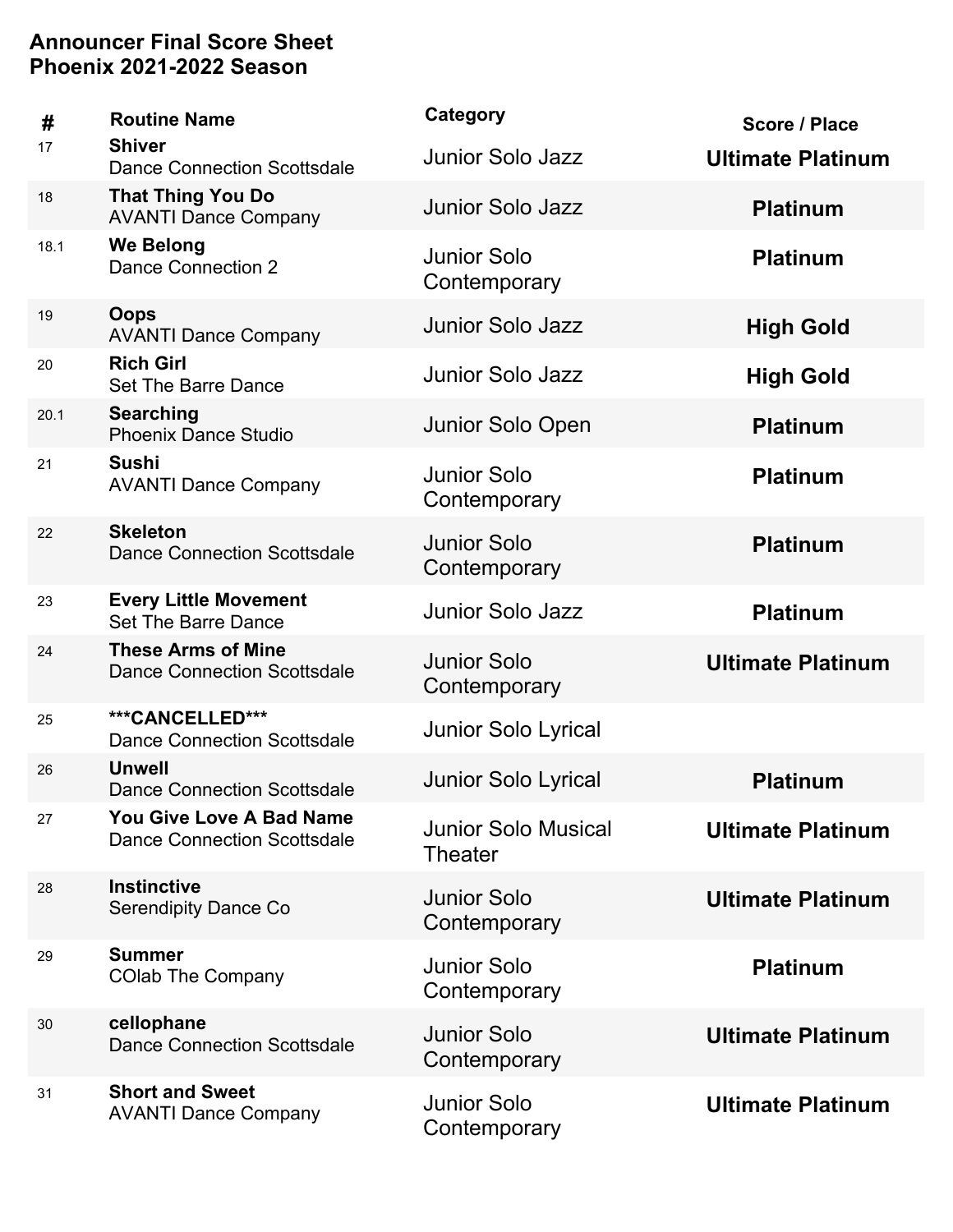| #    | <b>Routine Name</b>                                            | Category                           | Score / Place            |
|------|----------------------------------------------------------------|------------------------------------|--------------------------|
| 32   | <b>The Radical Self</b><br><b>Dance Connection Scottsdale</b>  | <b>Junior Solo</b><br>Contemporary | <b>Ultimate Platinum</b> |
| 33   | <b>Bella's Rose</b><br><b>Set The Barre Dance</b>              | <b>Junior Solo</b><br>Contemporary | <b>Platinum</b>          |
| 34   | <b>Old Thoughts</b><br><b>Western NV Performing Arts</b>       | <b>Junior Solo</b><br>Contemporary | <b>Platinum</b>          |
| 35   | <b>Edge</b><br><b>COlab The Company</b>                        | Junior Solo Open                   | <b>Ultimate Platinum</b> |
| 36   | <b>New York New Dorp</b><br><b>Dance Connection Scottsdale</b> | <b>Teen Solo Jazz</b>              | <b>Platinum</b>          |
| 37   | <b>Hometown Glory</b><br><b>Dance Connection Scottsdale</b>    | <b>Teen Solo Lyrical</b>           | <b>Platinum</b>          |
| 38   | <b>Numb</b><br>The Dance Project North                         | <b>Teen Solo</b><br>Contemporary   | <b>Platinum</b>          |
| 39   | It's Spring<br><b>Western NV Performing Arts</b>               | <b>Teen Solo Ballet</b>            | <b>Platinum</b>          |
| 40   | <b>People Help The People</b><br><b>Bricks Studio</b>          | <b>Teen Solo Lyrical</b>           | <b>High Gold</b>         |
| 40.1 | <b>Warning Sign</b><br><b>Dance Connection 2</b>               | <b>Teen Solo</b><br>Contemporary   | <b>Platinum</b>          |
| 41   | <b>Story Once Forgotten</b><br>Miami Dance Collective          | <b>Teen Solo</b><br>Contemporary   | <b>Ultimate Platinum</b> |
| 42   | <b>Strange</b><br><b>COlab The Company</b>                     | <b>Teen Solo</b><br>Contemporary   | <b>Platinum</b>          |
| 43   | <b>Out Of Hiding</b><br>The Dance Project North                | <b>Teen Solo Lyrical</b>           | <b>High Gold</b>         |
| 44   | <b>One Last Chance</b><br><b>Dance Connection Scottsdale</b>   | <b>Teen Solo</b><br>Contemporary   | <b>Platinum</b>          |
| 45   | <b>Cooler</b><br><b>AVANTI Dance Company</b>                   | <b>Teen Solo Jazz</b>              | <b>Platinum</b>          |
| 46   | ***CANCELED***<br><b>Dance Connection Scottsdale</b>           | Contemporary                       |                          |
| 47   | <b>Apologize</b><br><b>AVANTI Dance Company</b>                | <b>Teen Solo</b><br>Contemporary   | <b>Platinum</b>          |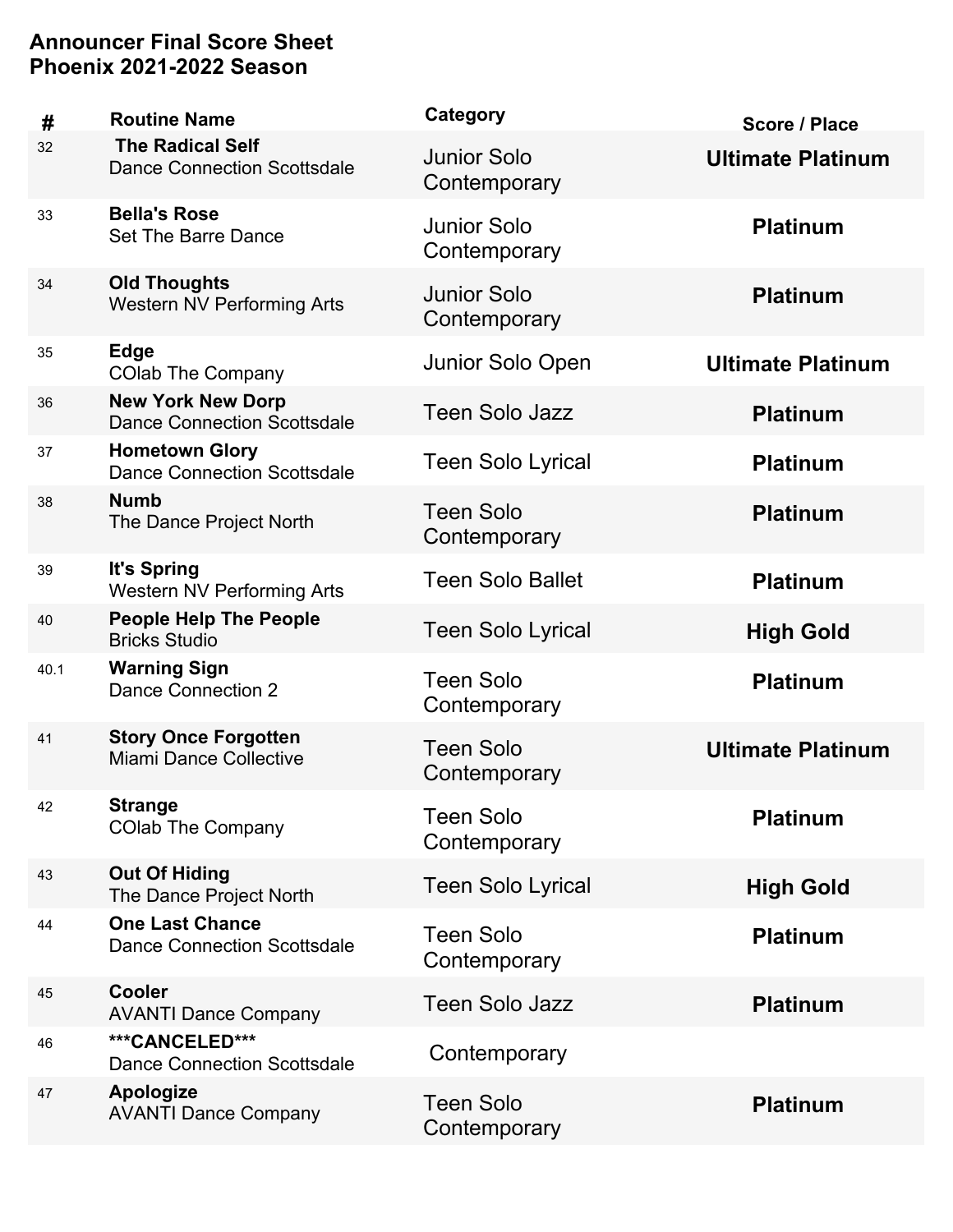| #    | <b>Routine Name</b>                                              | Category                           | Score / Place            |
|------|------------------------------------------------------------------|------------------------------------|--------------------------|
| 48   | <b>Like A River Runs</b><br>Dance Connection Scottsdale          | <b>Teen Solo</b><br>Contemporary   | <b>Platinum</b>          |
| 49   | <b>Another Love</b><br><b>COlab The Company</b>                  | <b>Teen Solo</b><br>Contemporary   | <b>High Gold</b>         |
| 50   | <b>Cosmic Love</b><br><b>Dance Connection Scottsdale</b>         | <b>Teen Solo</b><br>Contemporary   | <b>Platinum</b>          |
| 50.1 | <b>Voice of God</b><br>Dance Connection 2                        | <b>Teen Solo Lyrical</b>           | <b>Ultimate Platinum</b> |
| 51   | <b>Advent</b><br><b>Next Step Dance Performing Arts</b>          | <b>Teen Solo</b><br>Contemporary   | <b>Ultimate Platinum</b> |
| 51.1 | ***CANCELLED***<br><b>Dance Connection Scottsdale</b>            | Contemporary                       |                          |
| 52   | <b>Send In The Clowns</b><br><b>Western NV Performing Arts</b>   | <b>Teen Solo</b><br>Contemporary   | <b>Platinum</b>          |
| 53   | <b>Famous Blue Raincoat</b><br><b>Western NV Performing Arts</b> | <b>Teen Solo</b><br>Contemporary   | <b>Platinum</b>          |
| 54   | <b>Bron</b><br>The Dance Project North                           | <b>Teen Solo Jazz</b>              | <b>Platinum</b>          |
| 55   | <b>Somebody To Love</b><br><b>Western NV Performing Arts</b>     | <b>Teen Solo</b><br>Contemporary   | <b>Ultimate Platinum</b> |
| 56   | <b>You Ruin Me</b><br><b>Dance Connection Scottsdale</b>         | <b>Teen Solo</b><br>Contemporary   | <b>Platinum</b>          |
| 57   | Again<br><b>COlab The Company</b>                                | <b>Teen Solo Open</b>              | <b>High Gold</b>         |
| 58   | <b>Still</b><br><b>Dance Connection Scottsdale</b>               | Teen Solo Open                     | <b>Platinum</b>          |
| 59   | <b>God Speed</b><br><b>Western NV Performing Arts</b>            | Senior Solo Lyrical                | <b>Platinum</b>          |
| 60   | <b>Creeks</b><br><b>Western NV Performing Arts</b>               | <b>Senior Solo</b><br>Contemporary | <b>Platinum</b>          |
| 61   | <b>This Isn't Home Anymore</b><br>Western NV Performing Arts     | <b>Senior Solo</b><br>Contemporary | <b>Platinum</b>          |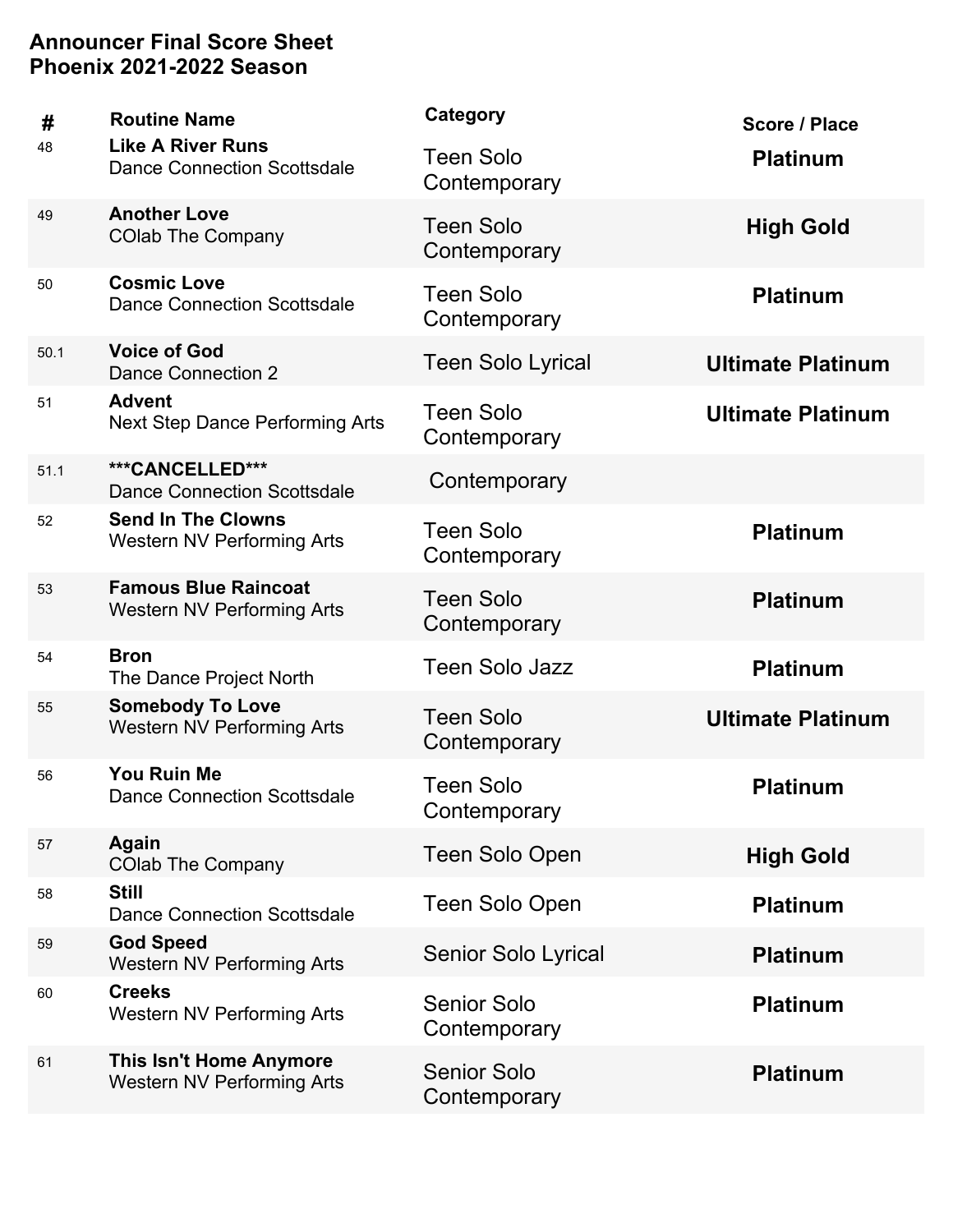| #  | <b>Routine Name</b>                                                | Category                                | Score / Place            |
|----|--------------------------------------------------------------------|-----------------------------------------|--------------------------|
| 62 | <b>Vanishing Act</b><br><b>Western NV Performing Arts</b>          | <b>Senior Solo</b><br>Contemporary      | <b>Ultimate Platinum</b> |
| 63 | <b>Heartbeats</b><br>The Dance Project North                       | <b>Senior Solo</b><br>Contemporary      | <b>Platinum</b>          |
| 64 | <b>Vienna</b><br><b>Western NV Performing Arts</b>                 | <b>Senior Solo</b><br>Contemporary      | <b>Platinum</b>          |
| 65 | <b>Leaving On A Jet Plane</b><br><b>Western NV Performing Arts</b> | <b>Senior Solo</b><br>Contemporary      | <b>Platinum</b>          |
| 66 | It's Never Too Late<br><b>Western NV Performing Arts</b>           | <b>Senior Solo</b><br>Contemporary      | <b>Platinum</b>          |
| 67 | <b>Stasis</b><br>Soul Shock Dance Company                          | <b>Teen Duo/Trio</b><br>Contemporary    | <b>Platinum</b>          |
| 68 | <b>Who's That Chick</b><br><b>Set The Barre Dance</b>              | Mini Duo/Trio Jazz                      | <b>High Gold</b>         |
| 69 | <b>Love Is A Battlefield</b><br>Soul Shock Dance Company           | <b>Teen Small Group</b><br>Contemporary | <b>Platinum</b>          |
| 70 | ***CANCELLED***<br>Set The Barre Dance                             | Jazz                                    |                          |
| 71 | <b>Feeling Good</b><br><b>COlab The Company</b>                    | <b>Junior Small Group</b><br>Jazz       | <b>Platinum</b>          |
| 72 | My All<br>Soul Shock Dance Company                                 | <b>Senior Small Group</b><br>Lyrical    | <b>Platinum</b>          |
| 73 | <b>Little Taste of Heaven</b><br>Western NV Performing Arts        | Mini Duo/Trio<br>Contemporary           | <b>Platinum</b>          |
| 74 | <b>I Dont Know Who I Am</b><br>The Dance Project North             | <b>Junior Small Group</b><br>Jazz       | <b>High Gold</b>         |
| 75 | <b>Goosebumps</b><br><b>Set The Barre Dance</b>                    | Mini Small Group Hip-<br>Hop            | <b>Platinum</b>          |
| 76 | <b>Read All About It</b><br>Soul Shock Dance Company               | <b>Junior Small Group</b><br>Lyrical    | <b>Ultimate Platinum</b> |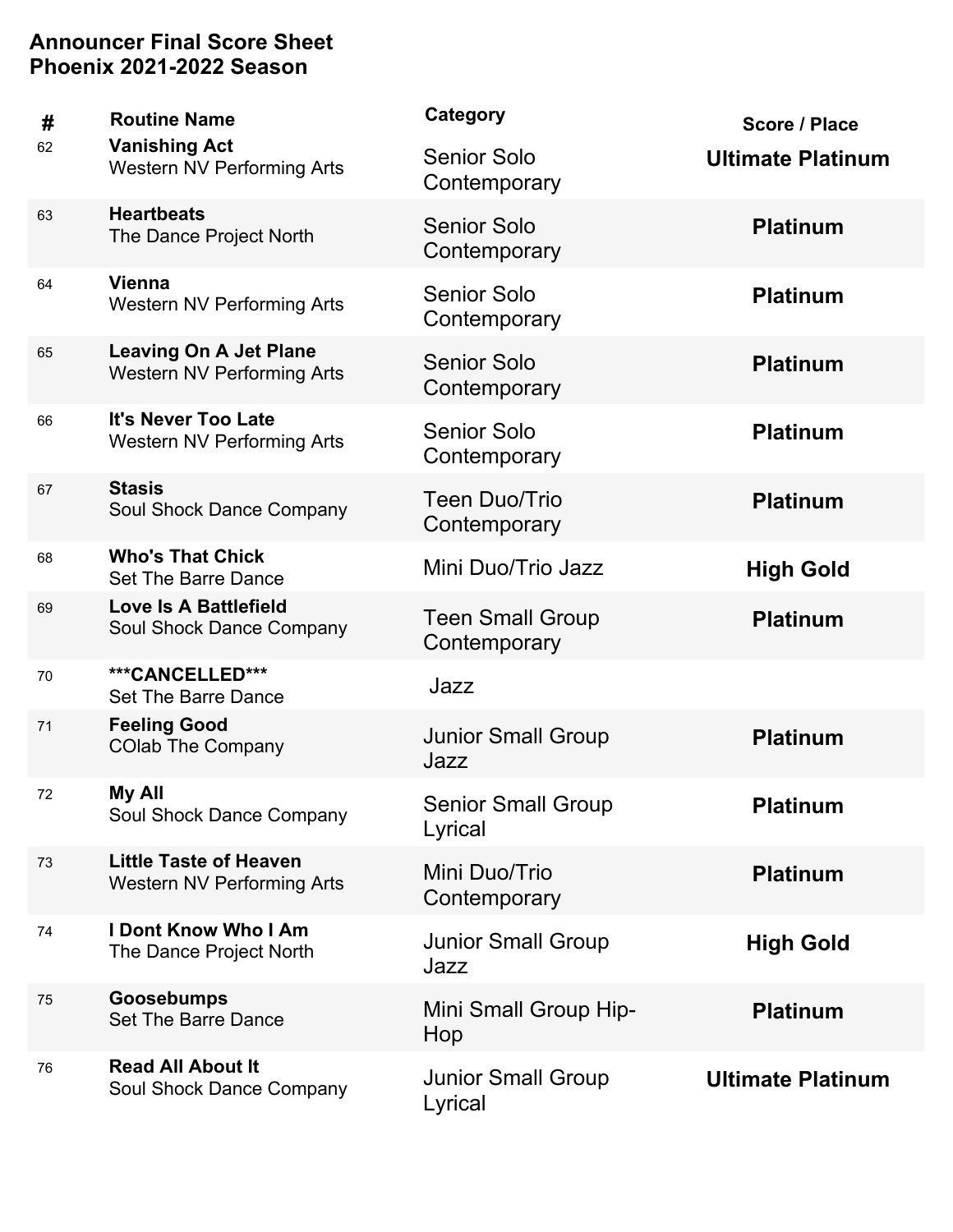| #  | <b>Routine Name</b>                                          | Category                                  | Score / Place            |
|----|--------------------------------------------------------------|-------------------------------------------|--------------------------|
| 77 | <b>The Road</b><br><b>COlab The Company</b>                  | <b>Junior Small Group</b><br>Contemporary | <b>Platinum</b>          |
| 78 | <b>Leave The Light On</b><br>The Dance Project North         | <b>Teen Small Group</b><br>Lyrical        | <b>Platinum</b>          |
| 79 | <b>Here Comes The Rain Again</b><br>Soul Shock Dance Company | <b>Senior Large Group</b><br>Open         | <b>Ultimate Platinum</b> |
| 80 | ***CANCELLED***<br><b>Dance Connection Scottsdale</b>        | Contemporary                              |                          |
| 81 | <b>Best Part</b><br><b>Western NV Performing Arts</b>        | <b>Teen Duo/Trio</b><br>Contemporary      | <b>Platinum</b>          |
| 82 | <b>Harbour</b><br><b>COlab The Company</b>                   | Teen Duo/Trio Open                        | <b>Platinum</b>          |
| 83 | <b>Ooh Child</b><br><b>COlab The Company</b>                 | Junior Duo/Trio Lyrical                   | <b>Platinum</b>          |
| 84 | Glam<br>Set The Barre Dance                                  | Junior Duo/Trio Jazz                      | <b>High Gold</b>         |
| 85 | <b>Ladies Room</b><br>Soul Shock Dance Company               | <b>Teen Large Group Jazz</b>              | <b>Ultimate Platinum</b> |
| 86 | <b>Grow As We Go</b><br><b>Western NV Performing Arts</b>    | <b>Senior Duo/Trio</b><br>Contemporary    | <b>Platinum</b>          |
| 87 | <b>Boy You Can Keep It</b><br>The Dance Project North        | Mini Duo/Trio Jazz                        | <b>High Gold</b>         |
| 88 | <b>Fast Car</b><br>Soul Shock Dance Company                  | <b>Senior Large Group</b><br>Contemporary | <b>Ultimate Platinum</b> |
| 89 | <b>Signed Sealed Delivered</b><br>Soul Shock Dance Company   | <b>Junior Small Group</b><br>Open         | <b>Platinum</b>          |
| 90 | <b>Say Something</b><br><b>Set The Barre Dance</b>           | Mini Small Group<br>Contemporary          | <b>Platinum</b>          |
| 91 | <b>Fall Apart</b><br><b>COlab The Company</b>                | <b>Teen Small Group Open</b>              | <b>Platinum</b>          |
| 92 | Play, Piano, Play<br><b>Western NV Performing Arts</b>       | Senior Duo/Trio Tap                       | <b>Ultimate Platinum</b> |
| 93 | <b>Kingdom Of Machines</b><br>The Dance Project North        | <b>Teen Small Group</b><br>Contemporary   | <b>Platinum</b>          |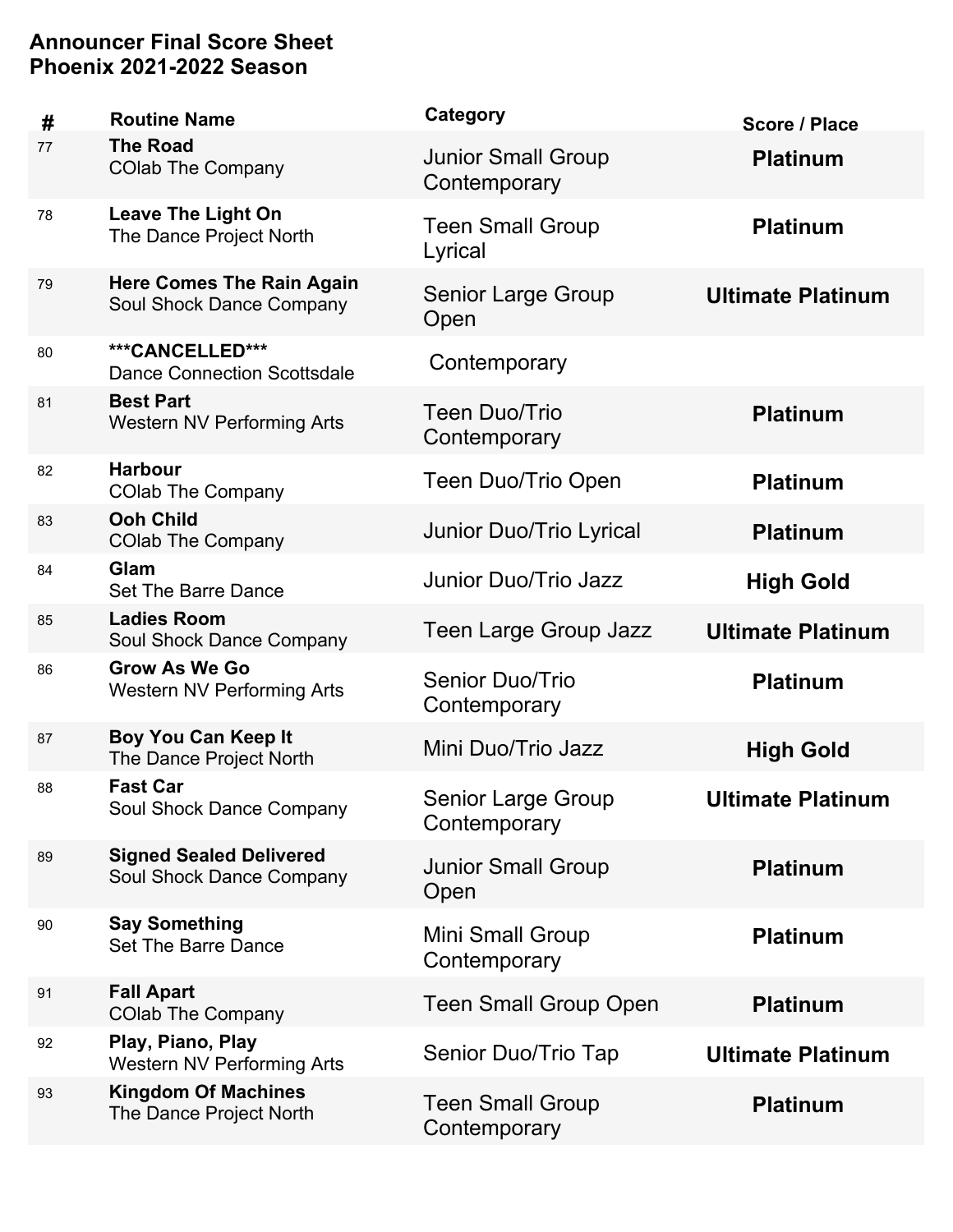### **# Routine Name Category**

94 **I'm Alive**<br>Soul Shock Dance Company **Its Elect Production Lyrical** Ultimate Platinum Soul Shock Dance Company

 **Score / Place**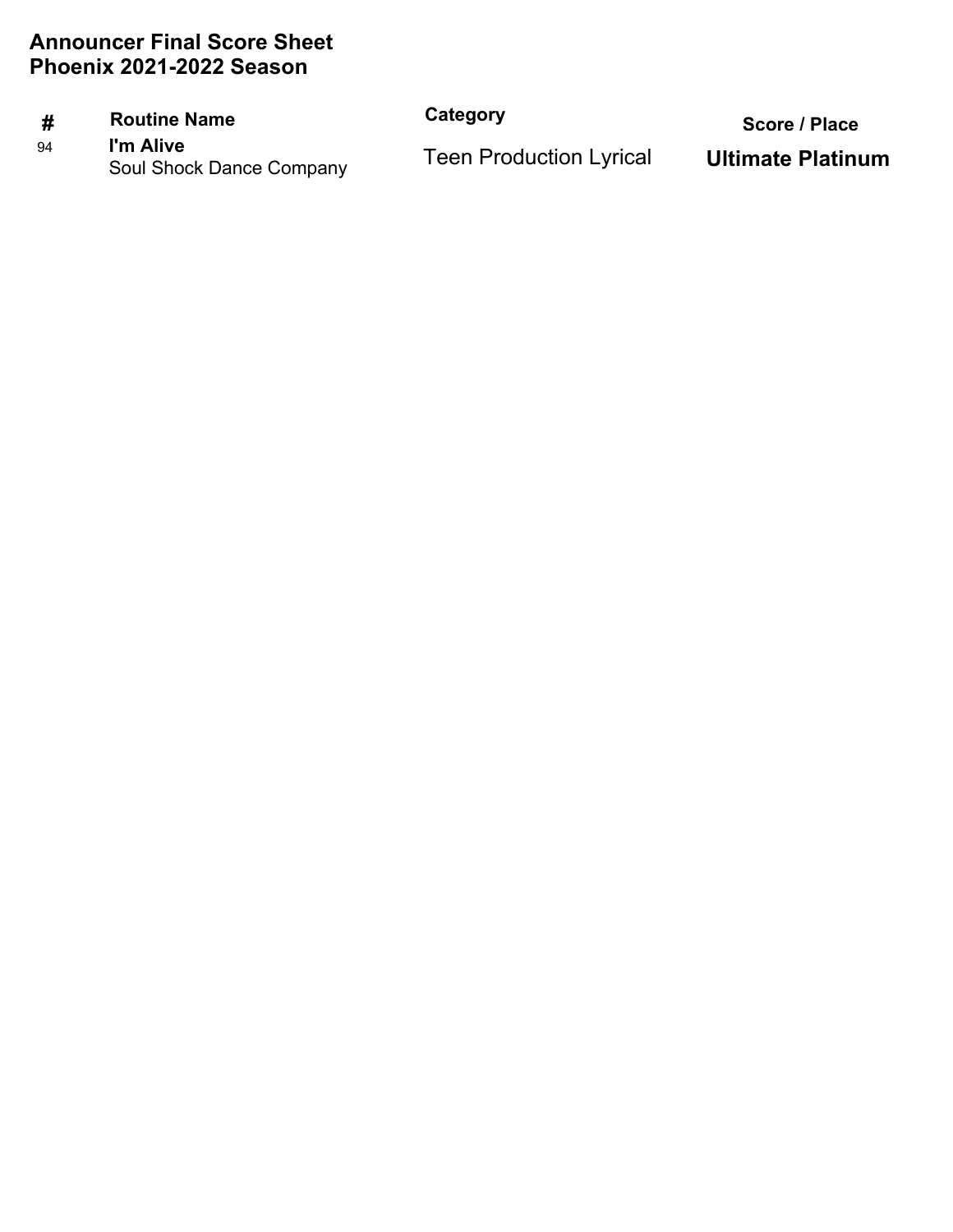### **Sparks Solo Overalls Phoenix 2021-2022 Season**



| <b>Overall</b><br><b>Place</b> |                | <b>Order Routine</b>                   | <b>Studio</b>                         | <b>Subject</b>                               |
|--------------------------------|----------------|----------------------------------------|---------------------------------------|----------------------------------------------|
| 1                              | 2 <sup>1</sup> | I'm A Brass Band<br>- Brooklyn Singer  | <b>Dance Connection</b><br>Scottsdale | <b>Sparks Solo Musical</b><br><b>Theater</b> |
| $\mathbf{2}$                   | $\mathbf 1$    | <b>Ladies Night</b><br>- Capri Barrett | <b>AVANTI Dance</b><br>Company        | <b>Sparks Solo</b><br>Contemporary           |
| 3                              | 3              | <b>River Deep</b><br>- Hayden Goren    | <b>AVANTI Dance</b><br>Company        | <b>Sparks Solo</b><br>Contemporary           |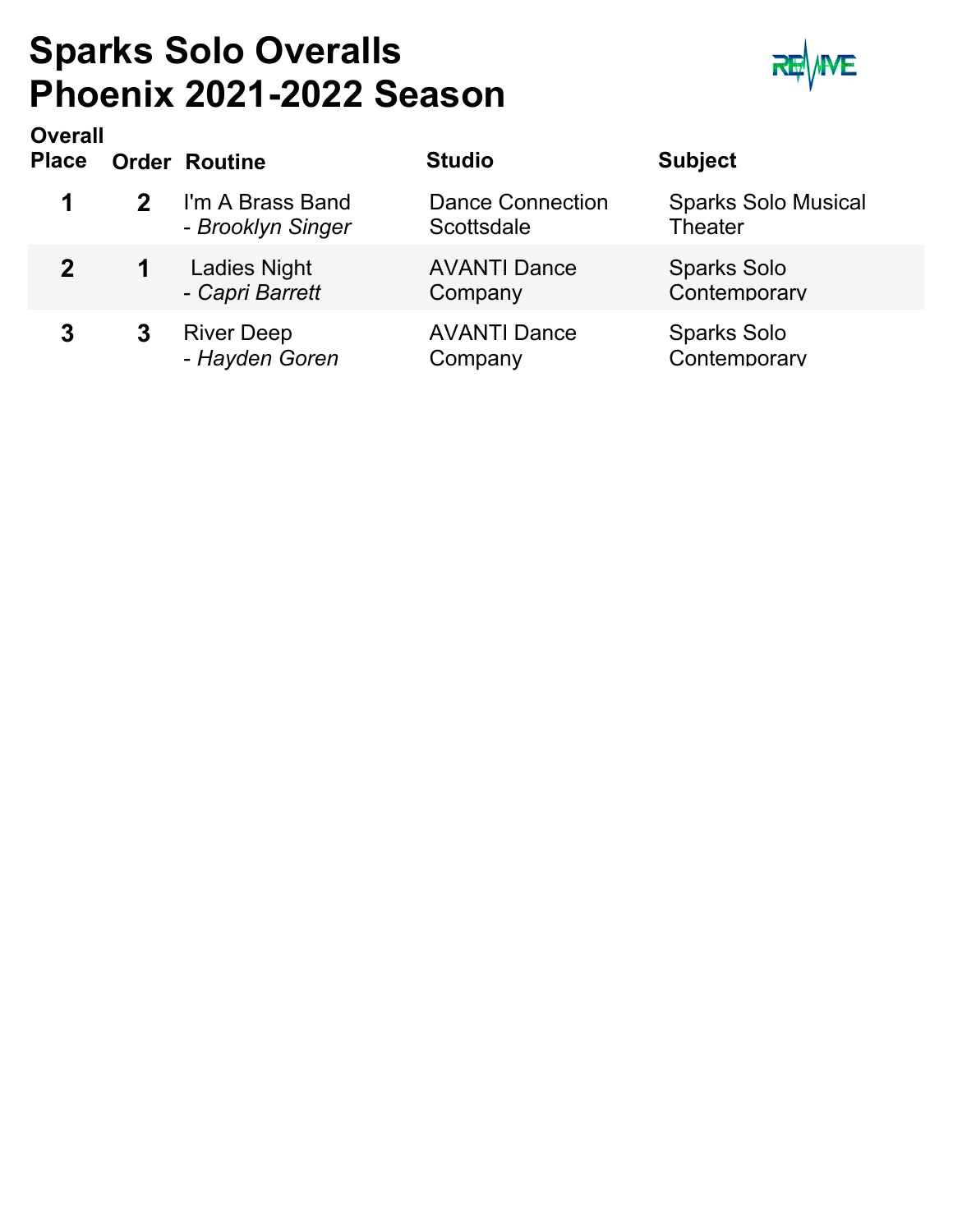### **Mini Solo Overalls Phoenix 2021-2022 Season**



| <b>Overall</b><br><b>Place</b> |                         | <b>Order Routine</b>                       | <b>Studio</b>                               | <b>Subject</b>                      |
|--------------------------------|-------------------------|--------------------------------------------|---------------------------------------------|-------------------------------------|
| 1                              | 10                      | my journey<br>- Lucy Wirick                | <b>Dance Connection</b><br>Scottsdale       | Mini Solo Contemporary              |
| $\overline{2}$                 | 9                       | Zazz<br>- Piper Patel                      | <b>Dance Connection</b><br>Scottsdale       | <b>Mini Solo Musical</b><br>Theater |
| 3                              | 13                      | Mr Bojangles<br>- Kasen Heckman            | <b>Western NV</b><br><b>Performing Arts</b> | Mini Solo Contemporary              |
| 4                              | 12                      | <b>Over Soon</b><br>- Keira Michieli       | <b>COlab The Company</b>                    | Mini Solo Contemporary              |
| 5                              | 8                       | <b>Wherever He Ain't</b><br>- Harper Patel | <b>Dance Connection</b><br>Scottsdale       | Mini Solo Musical<br><b>Theater</b> |
| 6                              | $\overline{7}$          | All I Want<br>- Ryleigh Bonar              | <b>COlab The Company</b>                    | Mini Solo Lyrical                   |
| 7                              | 11                      | <b>Your Song</b><br>- Ellie Clyne          | <b>Dance Connection</b><br>Scottsdale       | Mini Solo Contemporary              |
| 8                              | 14                      | Sand<br>- Madyson Koch                     | <b>Bricks Studio</b>                        | Mini Solo Open                      |
| 9                              | $\overline{\mathbf{4}}$ | <b>Just Watch</b><br>- Hanna Baca          | <b>Bricks Studio</b>                        | Mini Solo Tap                       |
| 10                             | 6                       | Love And Labels<br>- Teena Rodriguez       | Set The Barre Dance                         | Mini Solo Jazz                      |
|                                |                         |                                            |                                             |                                     |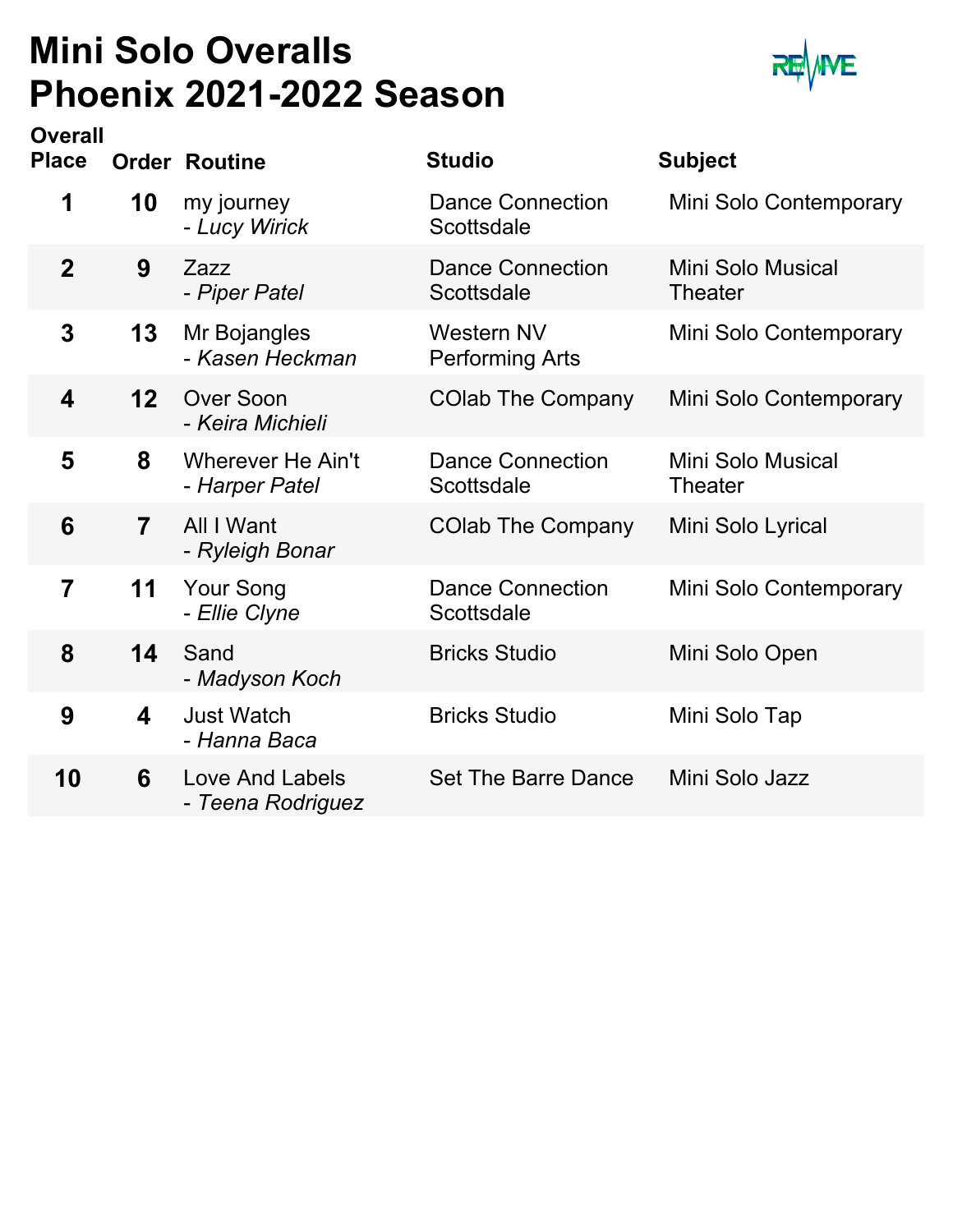### **Junior Solo Overalls Phoenix 2021-2022 Season**



| <b>Overall</b><br><b>Place</b> |      | <b>Order Routine</b>                                     | <b>Studio</b>                         | <b>Subject</b>                               |
|--------------------------------|------|----------------------------------------------------------|---------------------------------------|----------------------------------------------|
| 1                              | 31   | <b>Short and Sweet</b><br>- Teagan Chavez                | <b>AVANTI Dance</b><br>Company        | <b>Junior Solo</b><br>Contemporary           |
| $\overline{2}$                 | 16.1 | <b>Change Is Everything</b><br>- Jayla Vargas            | <b>Dance Connection 2</b>             | <b>Junior Solo</b><br>Contemporary           |
| 3                              | 27   | You Give Love A Bad<br><b>Name</b><br>- Madee Richardson | <b>Dance Connection</b><br>Scottsdale | <b>Junior Solo Musical</b><br><b>Theater</b> |
| $\overline{\mathbf{4}}$        | 32   | <b>The Radical Self</b><br>- Charlie Simon               | <b>Dance Connection</b><br>Scottsdale | <b>Junior Solo</b><br>Contemporary           |
| 5                              | 35   | Edge<br>- Alexandria Fimbres                             | <b>COlab The Company</b>              | Junior Solo Open                             |
| 6                              | 17   | <b>Shiver</b><br>- Racquelle Arellano                    | <b>Dance Connection</b><br>Scottsdale | <b>Junior Solo Jazz</b>                      |
| 7                              | 28   | Instinctive<br>- Julianna Angeles                        | <b>Serendipity Dance</b><br>Co        | <b>Junior Solo</b><br>Contemporarv           |
| 8                              | 24   | These Arms of Mine<br>- Tori Bertsch                     | <b>Dance Connection</b><br>Scottsdale | <b>Junior Solo</b><br>Contemporary           |
| 9                              | 30   | cellophane<br>- Claire Wirick                            | <b>Dance Connection</b><br>Scottsdale | <b>Junior Solo</b><br>Contemporary           |
| 10                             | 18.1 | We Belong<br>- Evie Bailey                               | <b>Dance Connection 2</b>             | <b>Junior Solo</b><br>Contemporary           |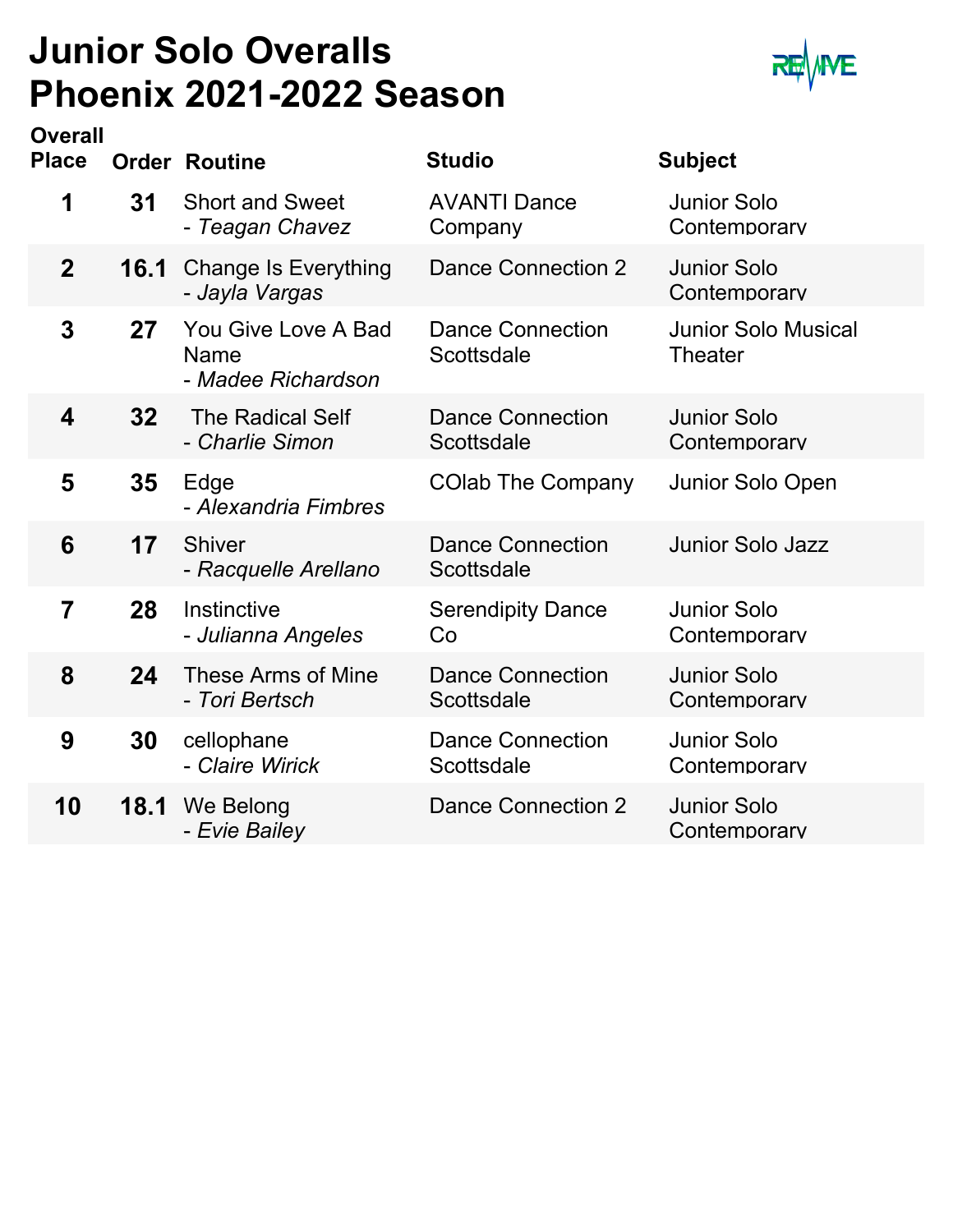### **Teen Solo Overalls Phoenix 2021-2022 Season**



| <b>Overall</b> |      |                                                 |                                                  |                                  |
|----------------|------|-------------------------------------------------|--------------------------------------------------|----------------------------------|
| <b>Place</b>   |      | <b>Order Routine</b>                            | <b>Studio</b>                                    | <b>Subject</b>                   |
| 1              | 50.1 | Voice of God<br>- Ellie Duffin                  | Dance Connection 2                               | <b>Teen Solo Lyrical</b>         |
| $\overline{2}$ | 55   | Somebody To Love<br>- Kaden Constantino         | Western NV<br><b>Performing Arts</b>             | <b>Teen Solo</b><br>Contemporary |
| 3              | 41   | <b>Story Once Forgotten</b><br>- Georgia Easton | Miami Dance<br>Collective                        | <b>Teen Solo</b><br>Contemporary |
| 4              | 51   | Advent<br>- Kalen Latin                         | <b>Next Step Dance</b><br><b>Performing Arts</b> | <b>Teen Solo</b><br>Contemporary |
| 5              | 44   | <b>One Last Chance</b><br>- Ella Erickson       | <b>Dance Connection</b><br>Scottsdale            | <b>Teen Solo</b><br>Contemporary |
| 6              | 36   | New York New Dorp<br>- Keegan Ponte             | <b>Dance Connection</b><br>Scottsdale            | <b>Teen Solo Jazz</b>            |
| 7              | 48   | <b>Like A River Runs</b><br>- Keira Helm        | <b>Dance Connection</b><br>Scottsdale            | <b>Teen Solo</b><br>Contemporary |
| 8              | 52   | Send In The Clowns<br>- Zaynah Garcia           | <b>Western NV</b><br><b>Performing Arts</b>      | <b>Teen Solo</b><br>Contemporary |
| 9              | 40.1 | Warning Sign<br>- Chloe Bailey                  | <b>Dance Connection 2</b>                        | <b>Teen Solo</b><br>Contemporary |
| 10             | 47   | Apologize<br>- Ava Barrett                      | <b>AVANTI Dance</b><br>Company                   | <b>Teen Solo</b><br>Contemporarv |
|                |      |                                                 |                                                  |                                  |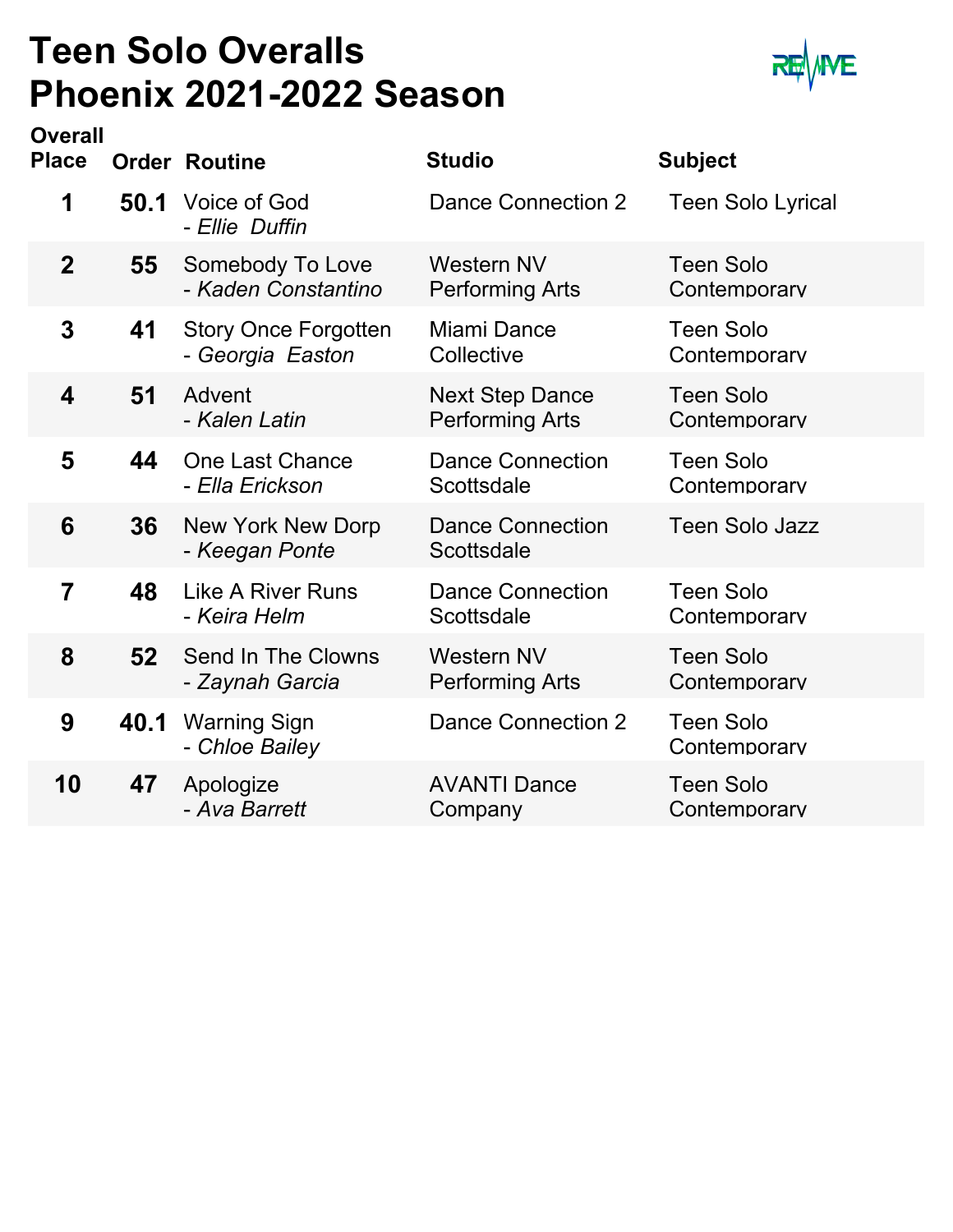### **Senior Solo Overalls Phoenix 2021-2022 Season**



| <b>Overall</b><br><b>Place</b> |    | <b>Order Routine</b>                          | <b>Studio</b>                               | <b>Subject</b>                     |
|--------------------------------|----|-----------------------------------------------|---------------------------------------------|------------------------------------|
| 1                              | 62 | <b>Vanishing Act</b><br>- Tiana Griffin       | <b>Western NV</b><br><b>Performing Arts</b> | <b>Senior Solo</b><br>Contemporarv |
| $\mathbf 2$                    | 59 | <b>God Speed</b><br>- Peyton Schumann         | <b>Western NV</b><br><b>Performing Arts</b> | <b>Senior Solo Lyrical</b>         |
| 3                              | 65 | Leaving On A Jet Plane<br>- Bailey Oxborrow   | Western NV<br><b>Performing Arts</b>        | <b>Senior Solo</b><br>Contemporary |
| $\overline{\mathbf{4}}$        | 61 | This Isn't Home<br>Anymore<br>- Sofia Vanegas | <b>Western NV</b><br>Performing Arts        | <b>Senior Solo</b><br>Contemporary |
| 5                              | 60 | <b>Creeks</b><br>- Melody Melanaphy           | <b>Western NV</b><br><b>Performing Arts</b> | <b>Senior Solo</b><br>Contemporarv |
| 6                              | 63 | <b>Heartbeats</b><br>- Tobias Okerlund        | The Dance Project<br><b>North</b>           | <b>Senior Solo</b><br>Contemporary |
| 7                              | 64 | Vienna<br>- Grace Constantino                 | <b>Western NV</b><br><b>Performing Arts</b> | Senior Solo<br>Contemporarv        |
| 8                              | 66 | It's Never Too Late<br>- Christina Vangeel    | <b>Western NV</b><br>Performing Arts        | <b>Senior Solo</b><br>Contemporarv |
|                                |    |                                               |                                             |                                    |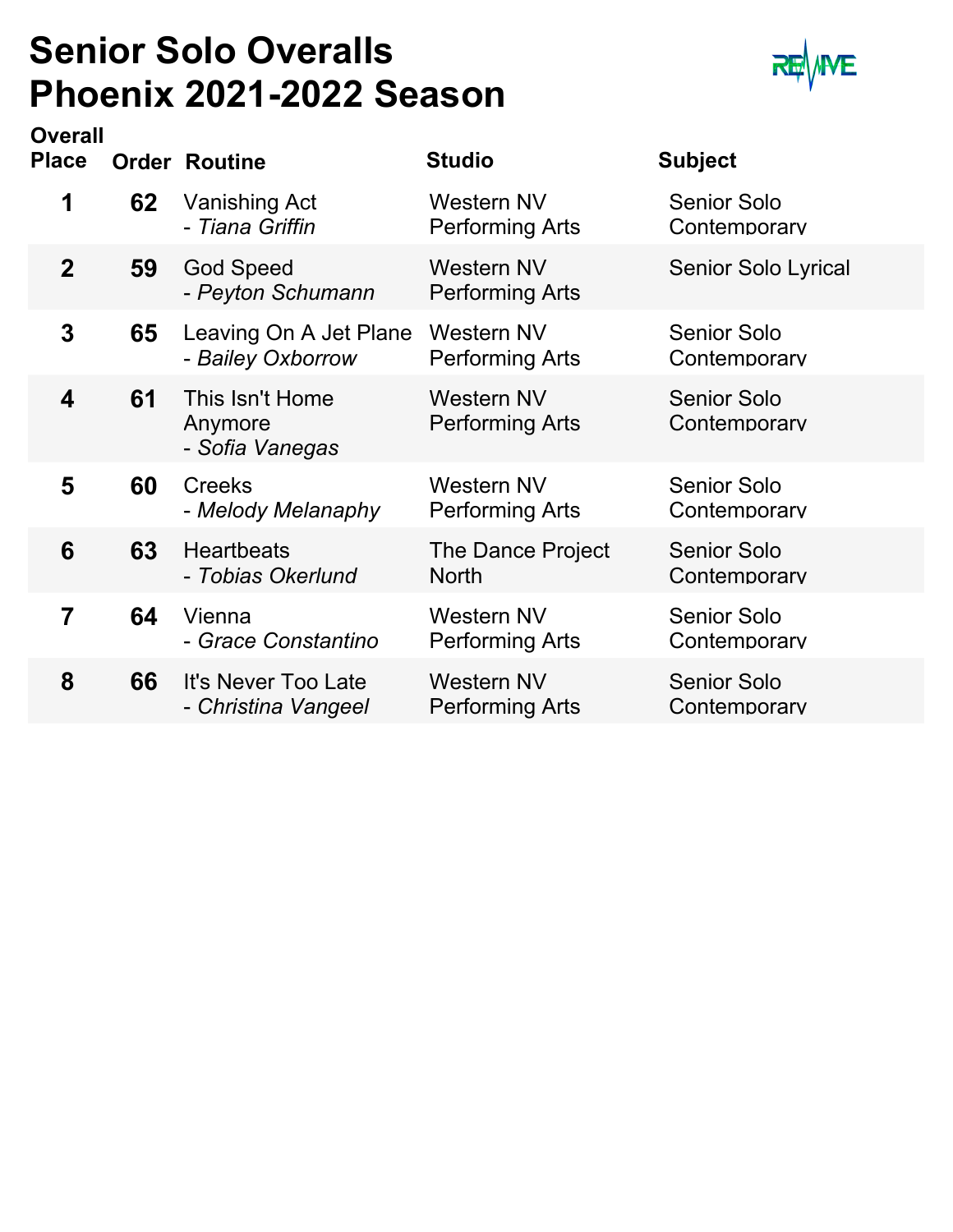### **Mini Duo/Trio Overalls Phoenix 2021-2022 Season**



| <b>Overall</b><br><b>Place</b> |    | <b>Order Routine</b>    | <b>Studio</b>                               | <b>Subject</b>                |
|--------------------------------|----|-------------------------|---------------------------------------------|-------------------------------|
| 1                              | 73 | Little Taste of Heaven  | <b>Western NV</b><br><b>Performing Arts</b> | Mini Duo/Trio<br>Contemporary |
| $\mathbf 2$                    | 68 | <b>Who's That Chick</b> | Set The Barre Dance                         | Mini Duo/Trio Jazz            |
| 3                              | 87 | Boy You Can Keep It     | The Dance Project<br><b>North</b>           | Mini Duo/Trio Jazz            |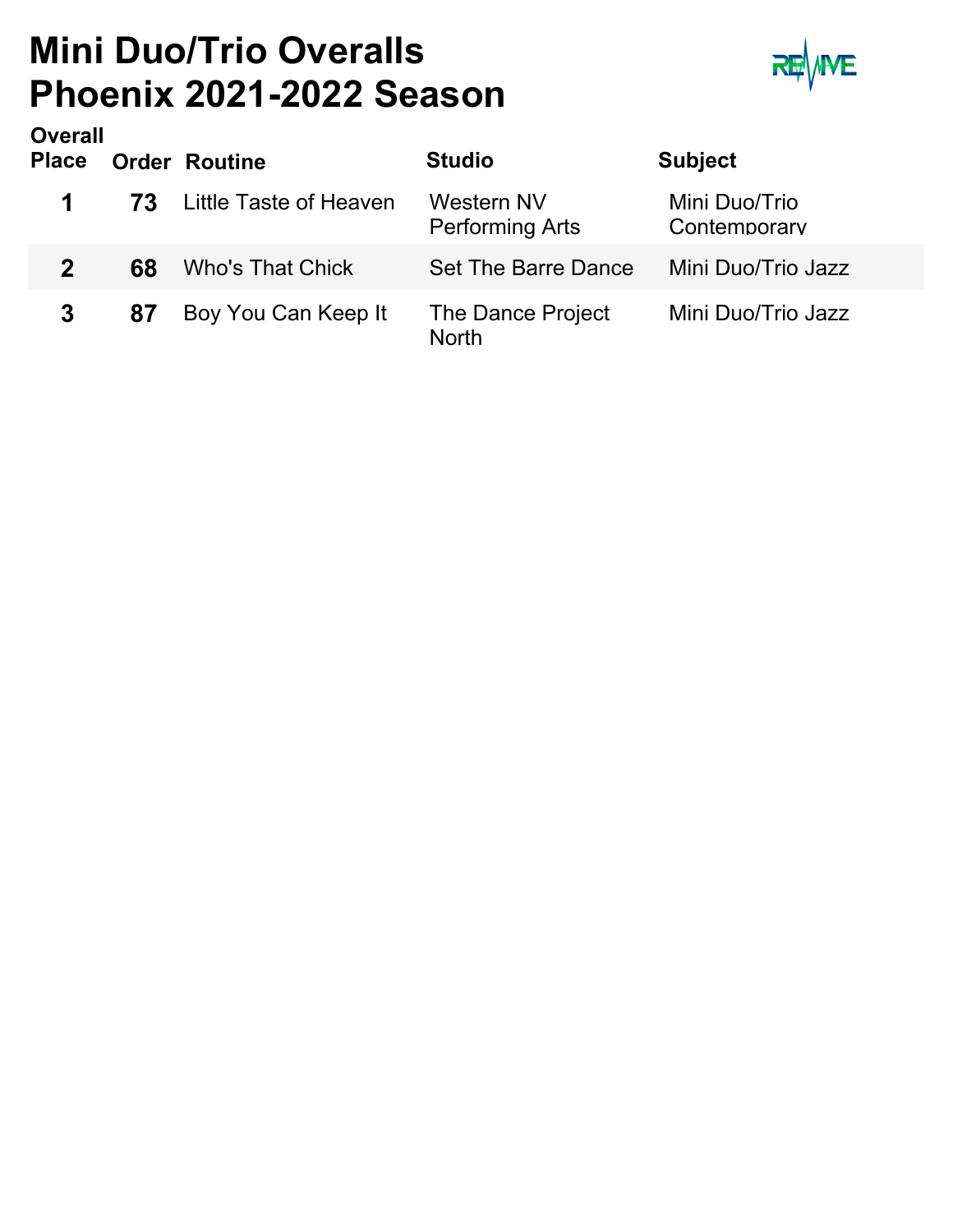### **Junior Duo/Trio Overalls Phoenix 2021-2022 Season**



| Overall     | <b>Place Order Routine</b> | <b>Studio</b> | <b>Subject</b>                            |
|-------------|----------------------------|---------------|-------------------------------------------|
|             | 1 83 Ooh Child             |               | COlab The Company Junior Duo/Trio Lyrical |
| $2^{\circ}$ | 84 Glam                    |               | Set The Barre Dance Junior Duo/Trio Jazz  |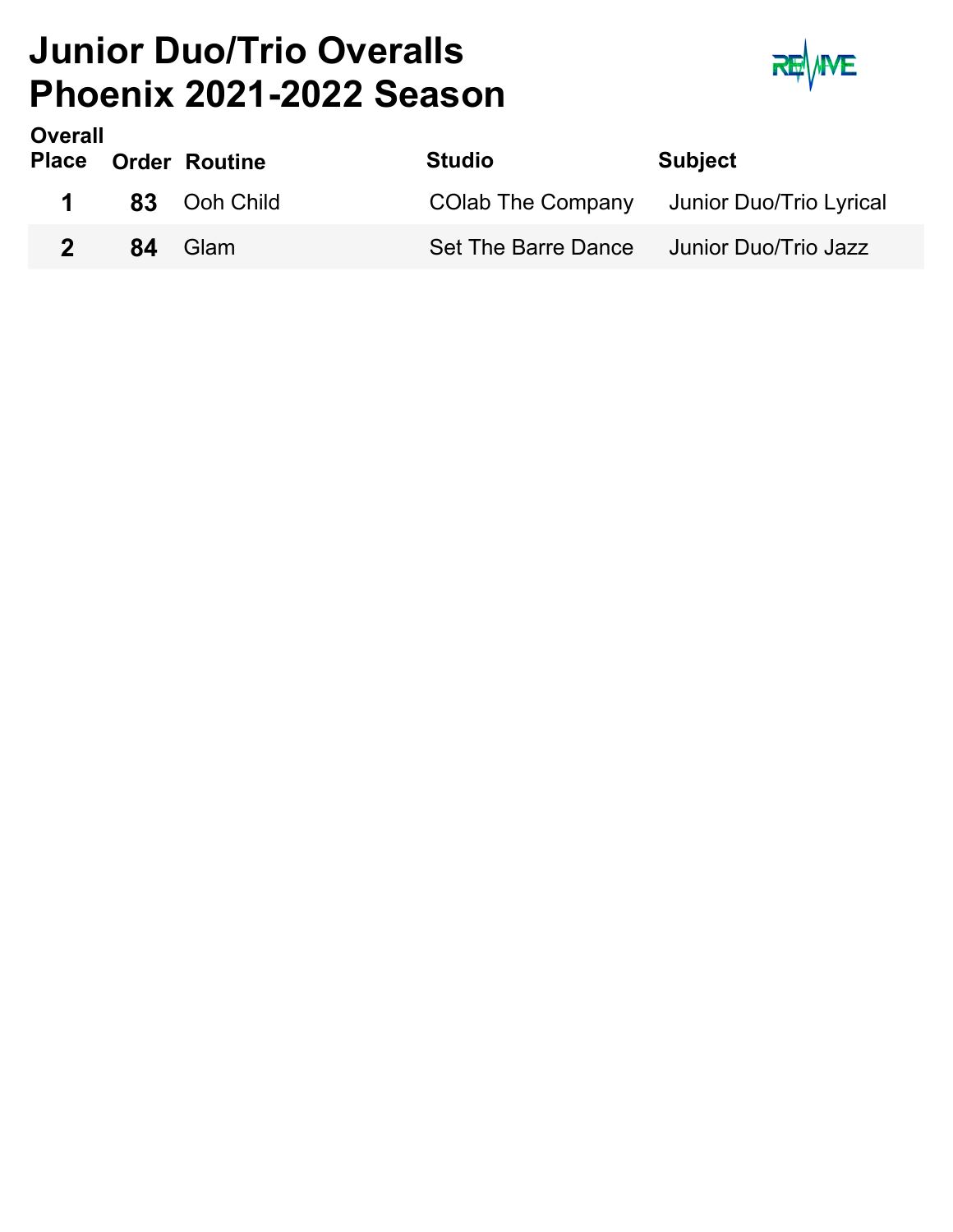### **Teen Duo/Trio Overalls Phoenix 2021-2022 Season**



| <b>Overall</b><br><b>Place</b> |    | <b>Order Routine</b> | <b>Studio</b>                               | <b>Subject</b>                |
|--------------------------------|----|----------------------|---------------------------------------------|-------------------------------|
|                                | 81 | <b>Best Part</b>     | <b>Western NV</b><br><b>Performing Arts</b> | Teen Duo/Trio<br>Contemporary |
|                                | 67 | Stasis               | <b>Soul Shock Dance</b><br>Company          | Teen Duo/Trio<br>Contemporary |
|                                | 82 | Harbour              | <b>COlab The Company</b>                    | Teen Duo/Trio Open            |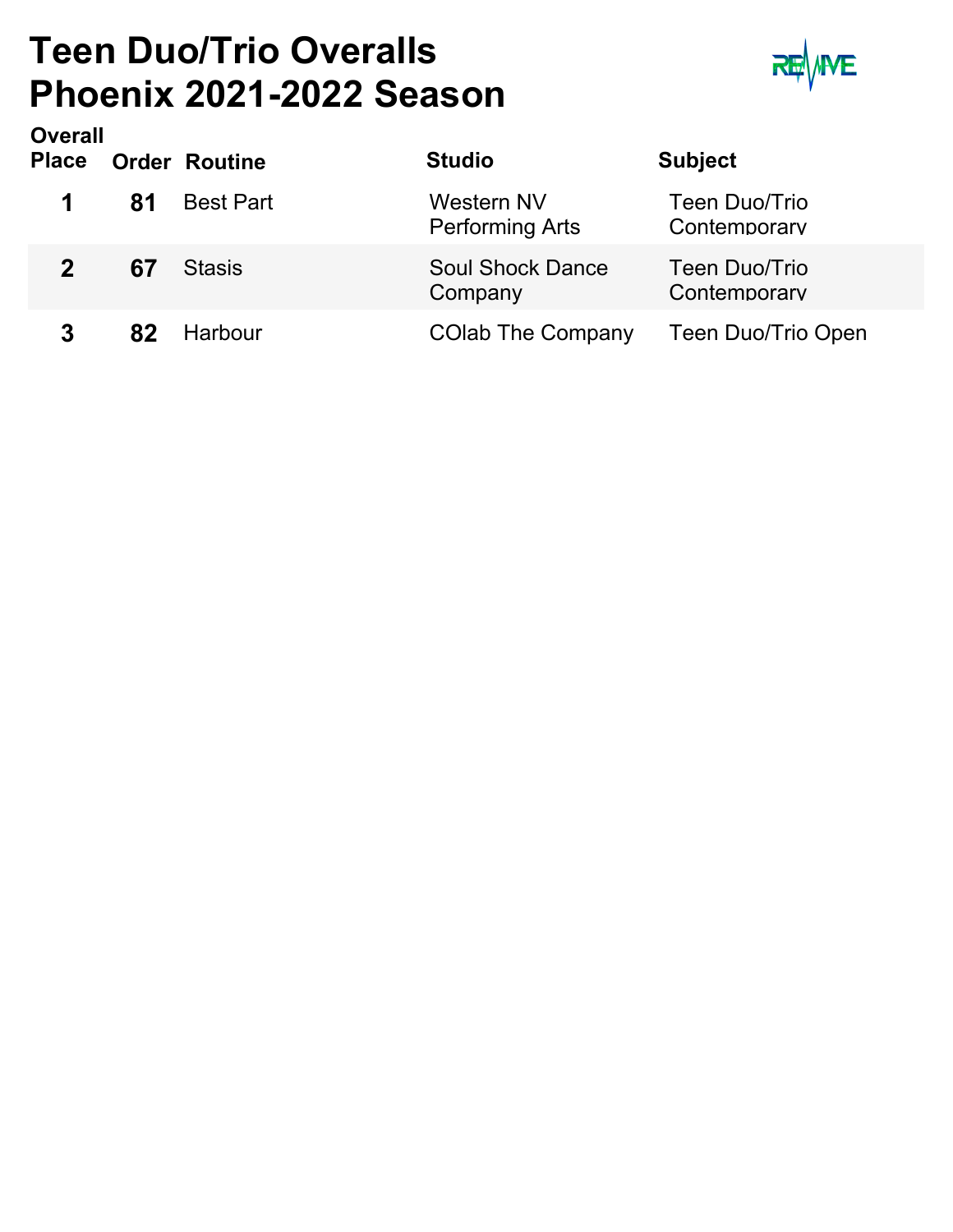### **Senior Duo/Trio Overalls Phoenix 2021-2022 Season**



| <b>Overall</b><br><b>Place</b> |    | <b>Order Routine</b> | <b>Studio</b>                        | <b>Subject</b>                  |
|--------------------------------|----|----------------------|--------------------------------------|---------------------------------|
| $\mathbf 1$                    |    | 92 Play, Piano, Play | Western NV<br><b>Performing Arts</b> | Senior Duo/Trio Tap             |
| 2 <sup>1</sup>                 | 86 | Grow As We Go        | Western NV<br><b>Performing Arts</b> | Senior Duo/Trio<br>Contemporary |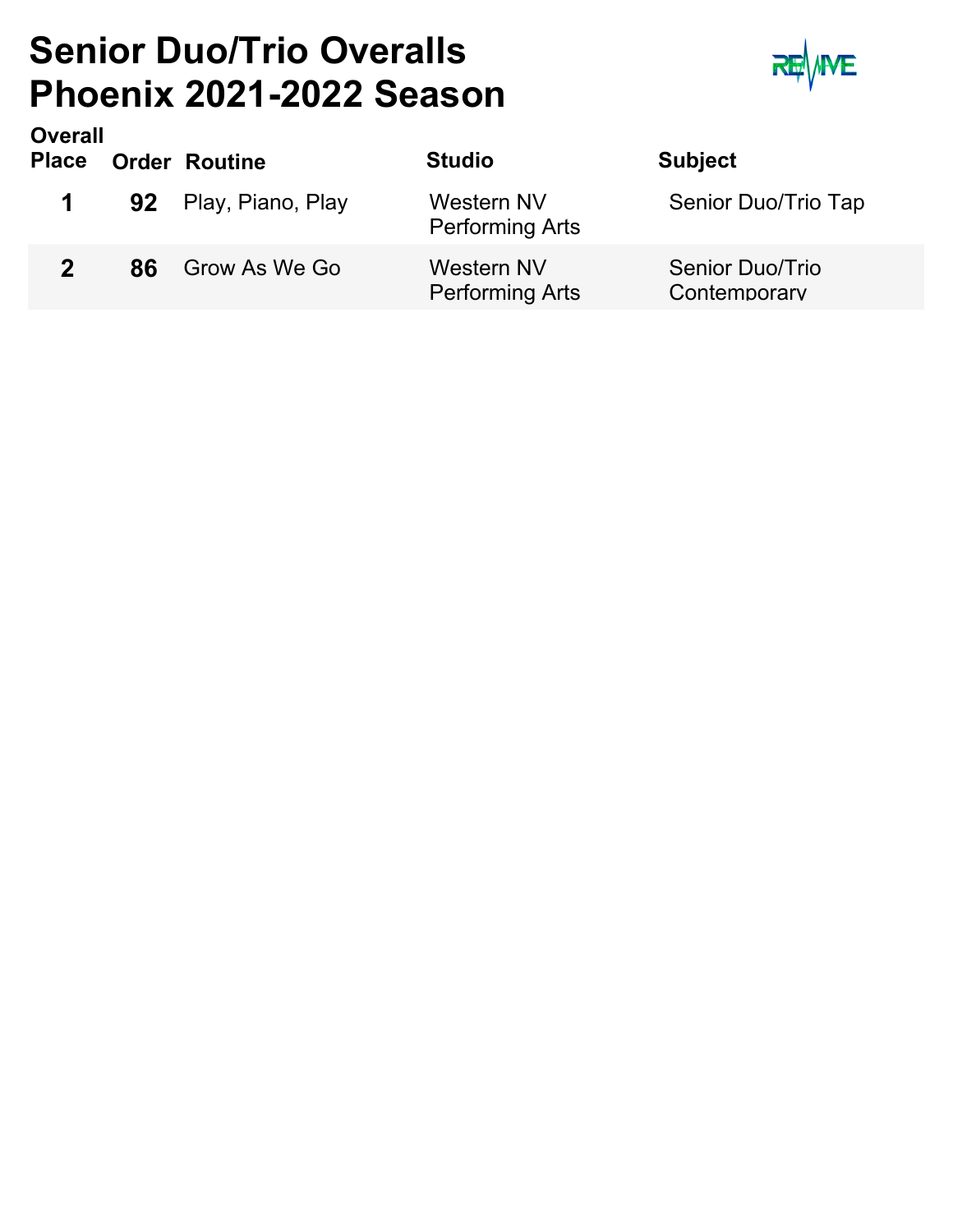### **Mini Small Group Overalls Phoenix 2021-2022 Season**



| <b>Overall</b><br><b>Place</b> |    | <b>Order Routine</b> | <b>Studio</b>       | <b>Subject</b>                          |
|--------------------------------|----|----------------------|---------------------|-----------------------------------------|
|                                |    | <b>75</b> Goosebumps | Set The Barre Dance | Mini Small Group Hip-<br>Hop            |
|                                | 90 | <b>Say Something</b> | Set The Barre Dance | <b>Mini Small Group</b><br>Contemporary |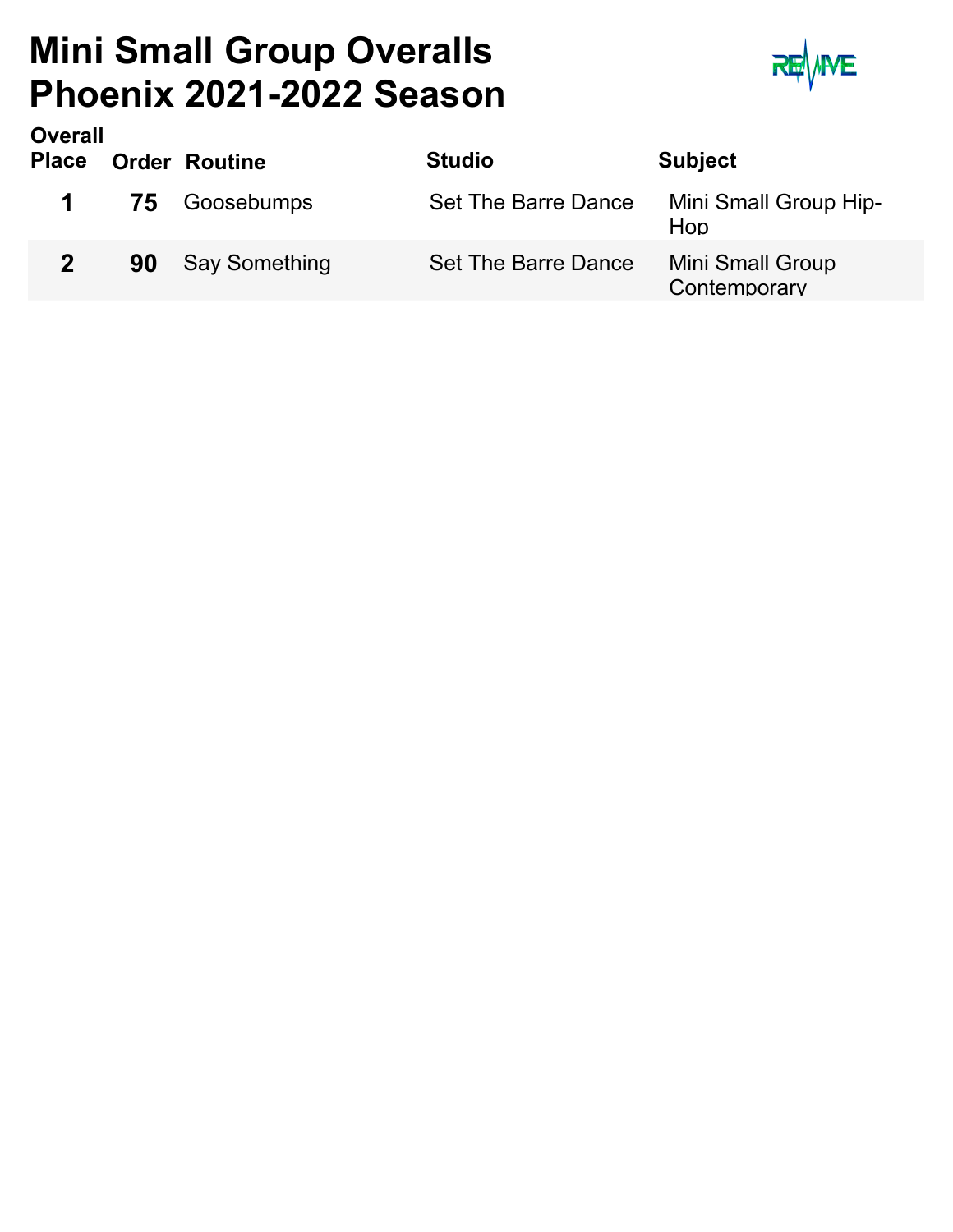### **Junior Small Group Overalls Phoenix 2021-2022 Season**



| <b>Overall</b><br><b>Place</b> |    | <b>Order Routine</b>                     | <b>Studio</b>                      | <b>Subject</b>                            |
|--------------------------------|----|------------------------------------------|------------------------------------|-------------------------------------------|
| 1                              | 76 | Read All About It                        | <b>Soul Shock Dance</b><br>Company | <b>Junior Small Group</b><br>Lyrical      |
| $\mathbf{2}$                   | 89 | <b>Signed Sealed</b><br><b>Delivered</b> | Soul Shock Dance<br>Company        | <b>Junior Small Group</b><br>Open         |
| 3                              | 71 | <b>Feeling Good</b>                      | <b>COlab The Company</b>           | <b>Junior Small Group Jazz</b>            |
| 4                              | 77 | The Road                                 | <b>COlab The Company</b>           | <b>Junior Small Group</b><br>Contemporary |
| 5                              | 74 | <b>I Dont Know Who I Am</b>              | The Dance Project<br><b>North</b>  | Junior Small Group Jazz                   |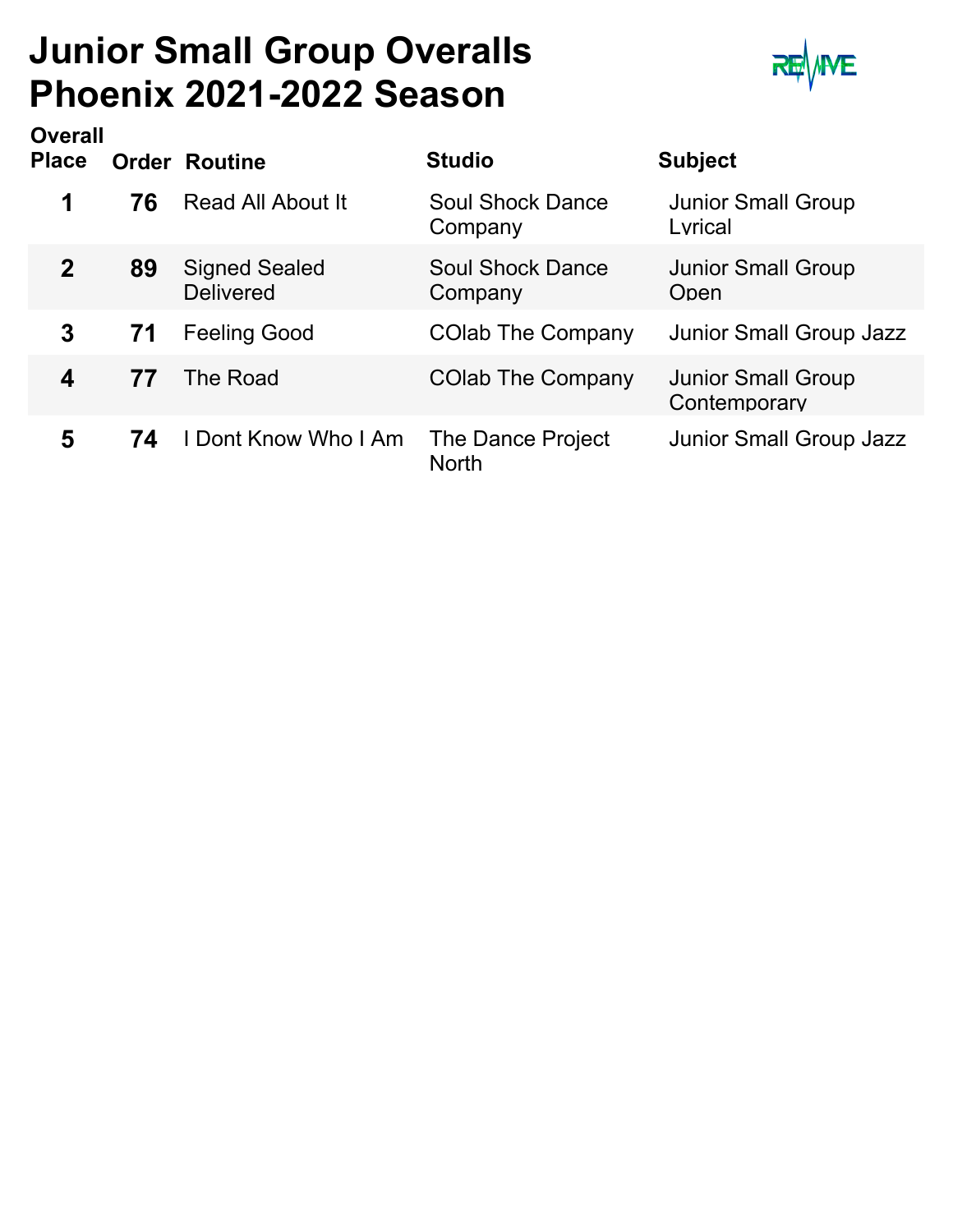### **Teen Small Group Overalls Phoenix 2021-2022 Season**



| <b>Overall</b> |    |                       |                                    |                                         |
|----------------|----|-----------------------|------------------------------------|-----------------------------------------|
| <b>Place</b>   |    | <b>Order Routine</b>  | <b>Studio</b>                      | <b>Subject</b>                          |
|                | 91 | <b>Fall Apart</b>     | <b>COlab The Company</b>           | <b>Teen Small Group Open</b>            |
| $\mathbf 2$    | 69 | Love Is A Battlefield | <b>Soul Shock Dance</b><br>Company | <b>Teen Small Group</b><br>Contemporary |
| 3              | 93 | Kingdom Of Machines   | The Dance Project<br><b>North</b>  | <b>Teen Small Group</b><br>Contemporary |
| 4              | 78 | Leave The Light On    | The Dance Project<br><b>North</b>  | <b>Teen Small Group</b><br>Lvrical      |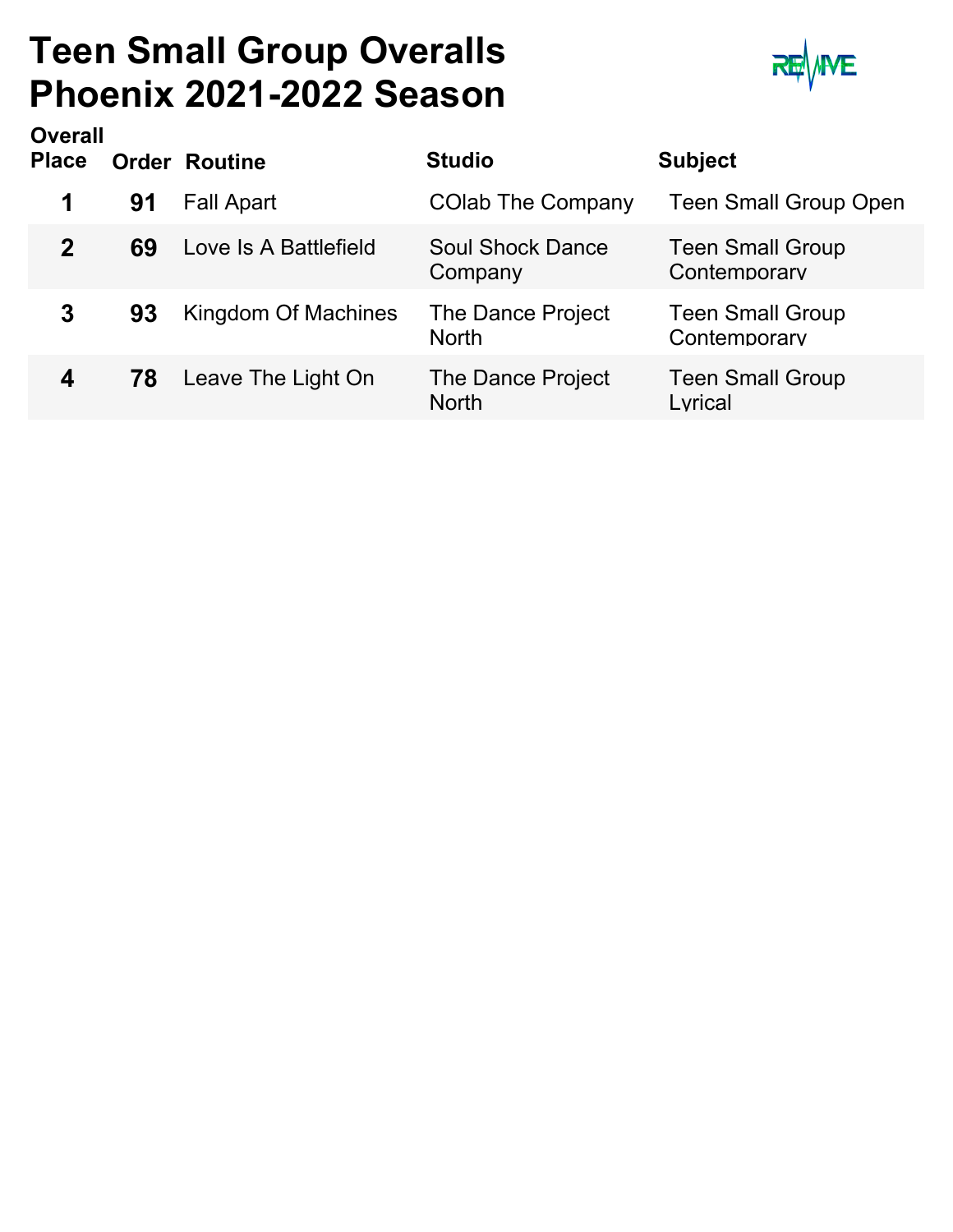### **Senior Small Group Overalls Phoenix 2021-2022 Season**



**Order Routine Studio Subject Place Overall**

**1 72** My All

Soul Shock Dance **Company** 

Senior Small Group Lyrical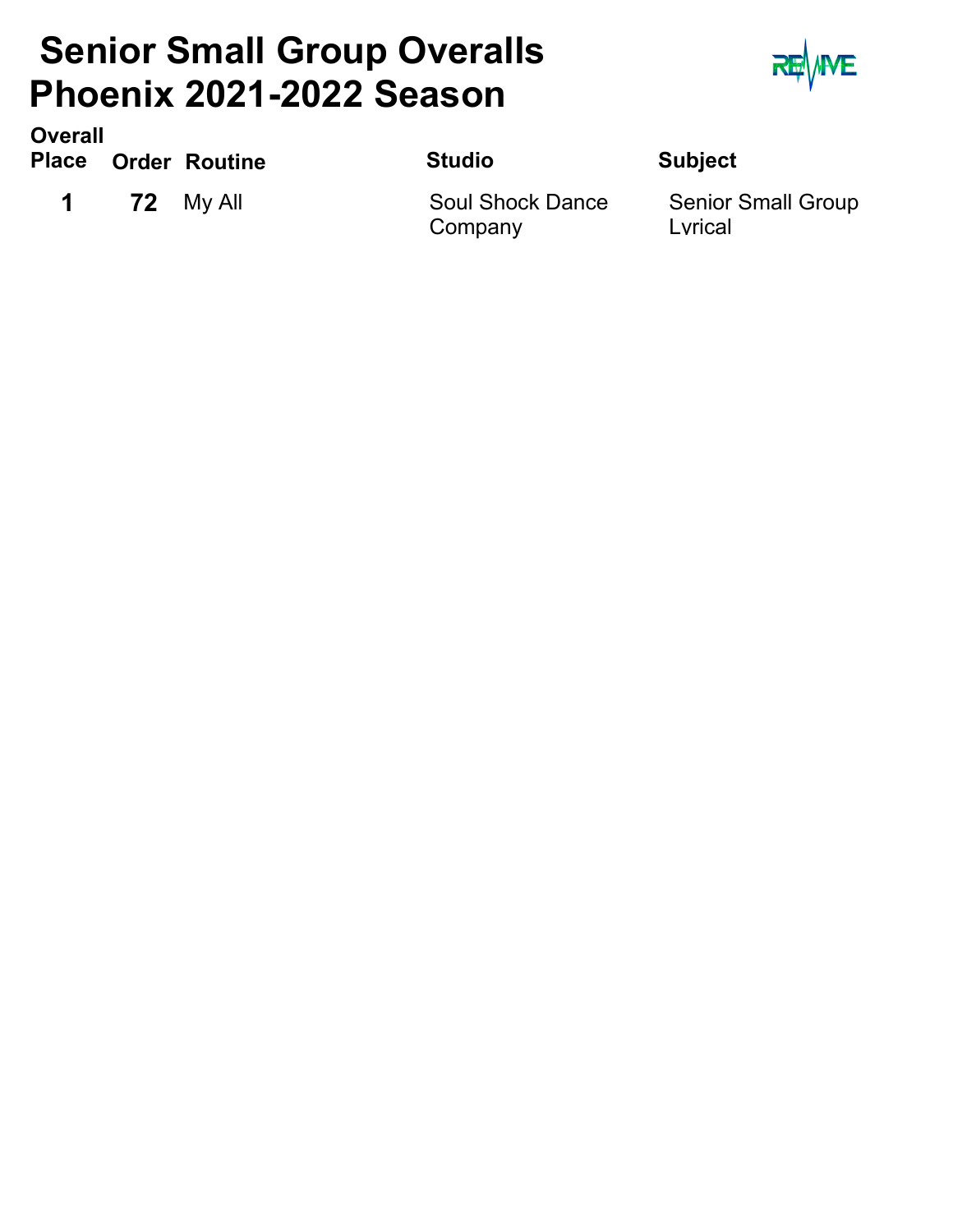### **Teen Large Group Overalls Phoenix 2021-2022 Season**



**Order Routine Studio Subject Overall Place**

**1 85** Ladies Room

**Company** 

Soul Shock Dance Teen Large Group Jazz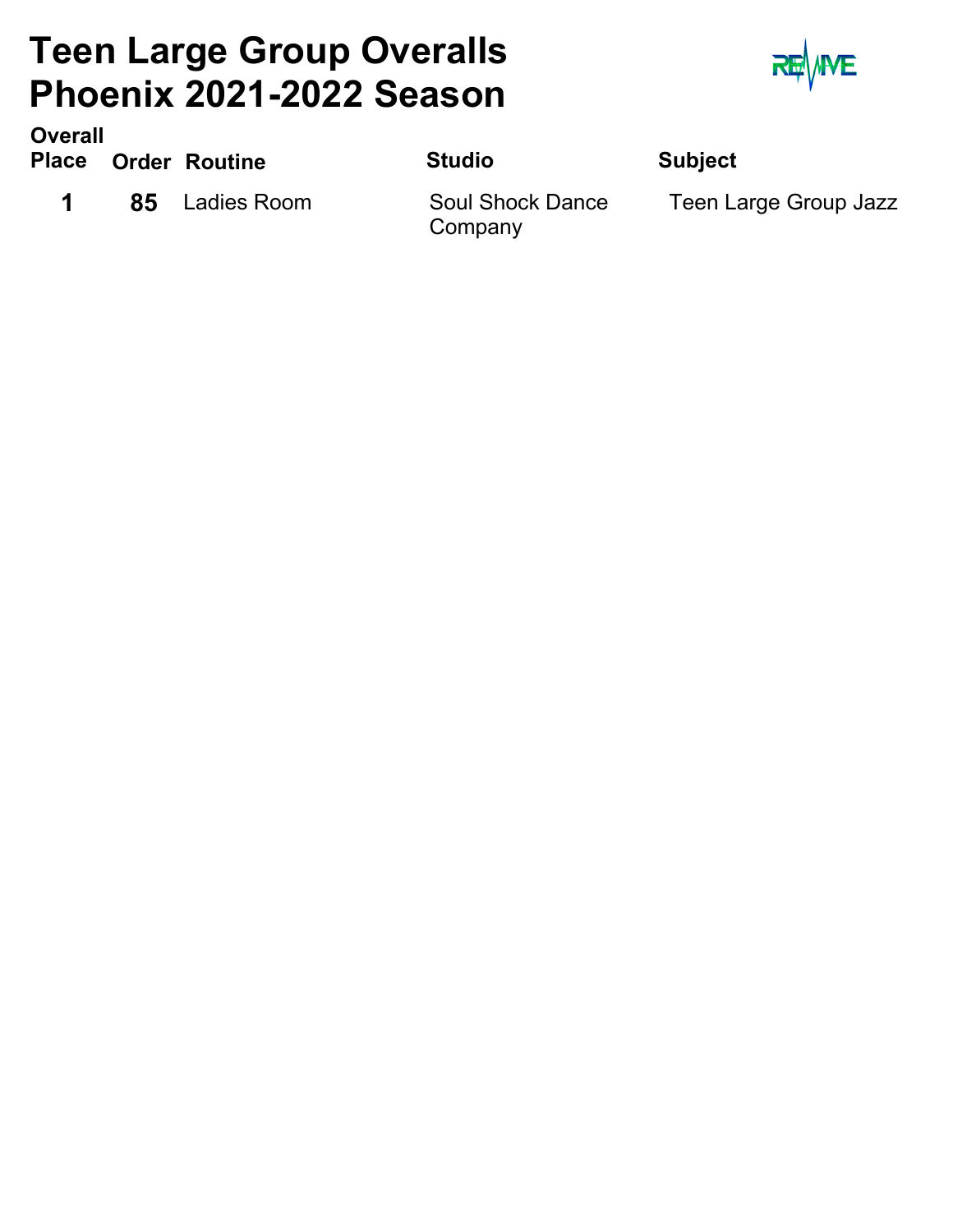### **Senior Large Group Overalls Phoenix 2021-2022 Season**



| <b>Overall</b><br><b>Place</b> |    | <b>Order Routine</b>         | <b>Studio</b>                      | <b>Subject</b>                     |
|--------------------------------|----|------------------------------|------------------------------------|------------------------------------|
|                                | 88 | <b>Fast Car</b>              | <b>Soul Shock Dance</b><br>Company | Senior Large Group<br>Contemporary |
| $\mathbf{p}$                   | 79 | Here Comes The Rain<br>Again | <b>Soul Shock Dance</b><br>Company | <b>Senior Large Group</b><br>Open  |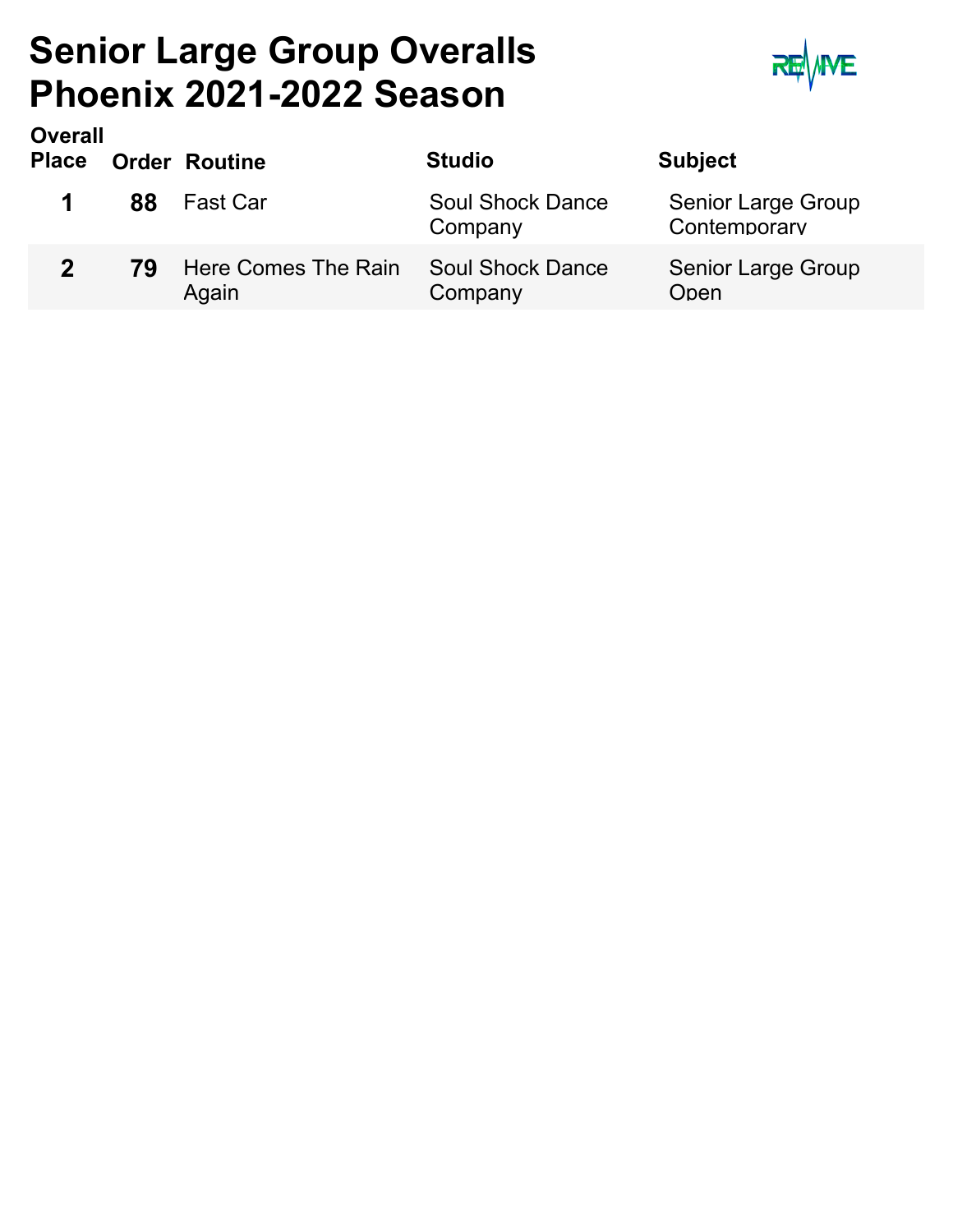### **Teen Production Overalls Phoenix 2021-2022 Season**



**Order Routine Studio Subject Place Overall**

**1 94** I'm Alive

**Company** 

Soul Shock Dance Teen Production Lyrical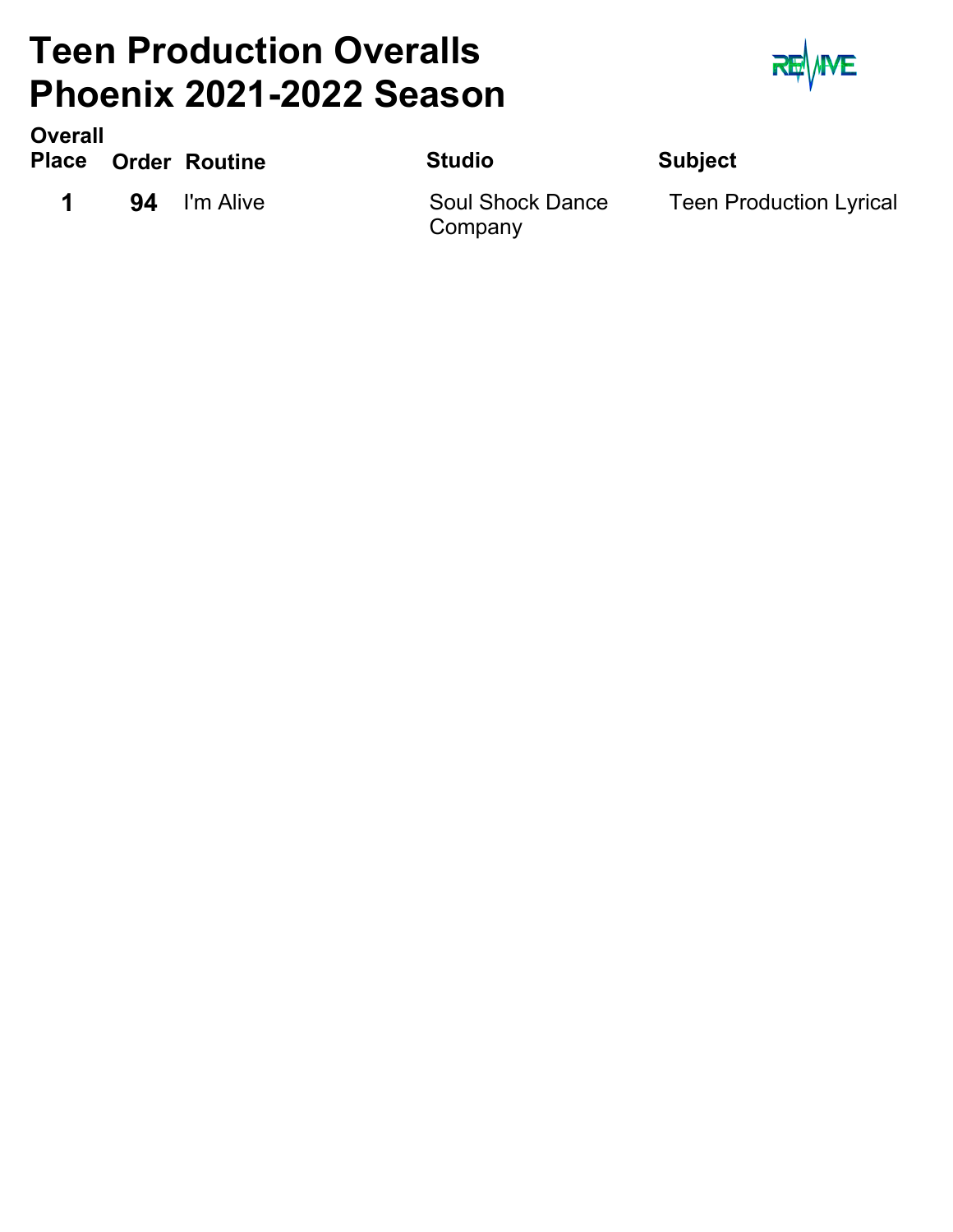## **12 & Under JUDGES CHOICE**

**#74 Entertainment Award "I Don't Know Who I Am" The Dance Project North** 

## **#76 Precision Award "Read All About It" Soul Shock Dance Company**

**#90 Passion Award "Say Something" Set The Barre Dance**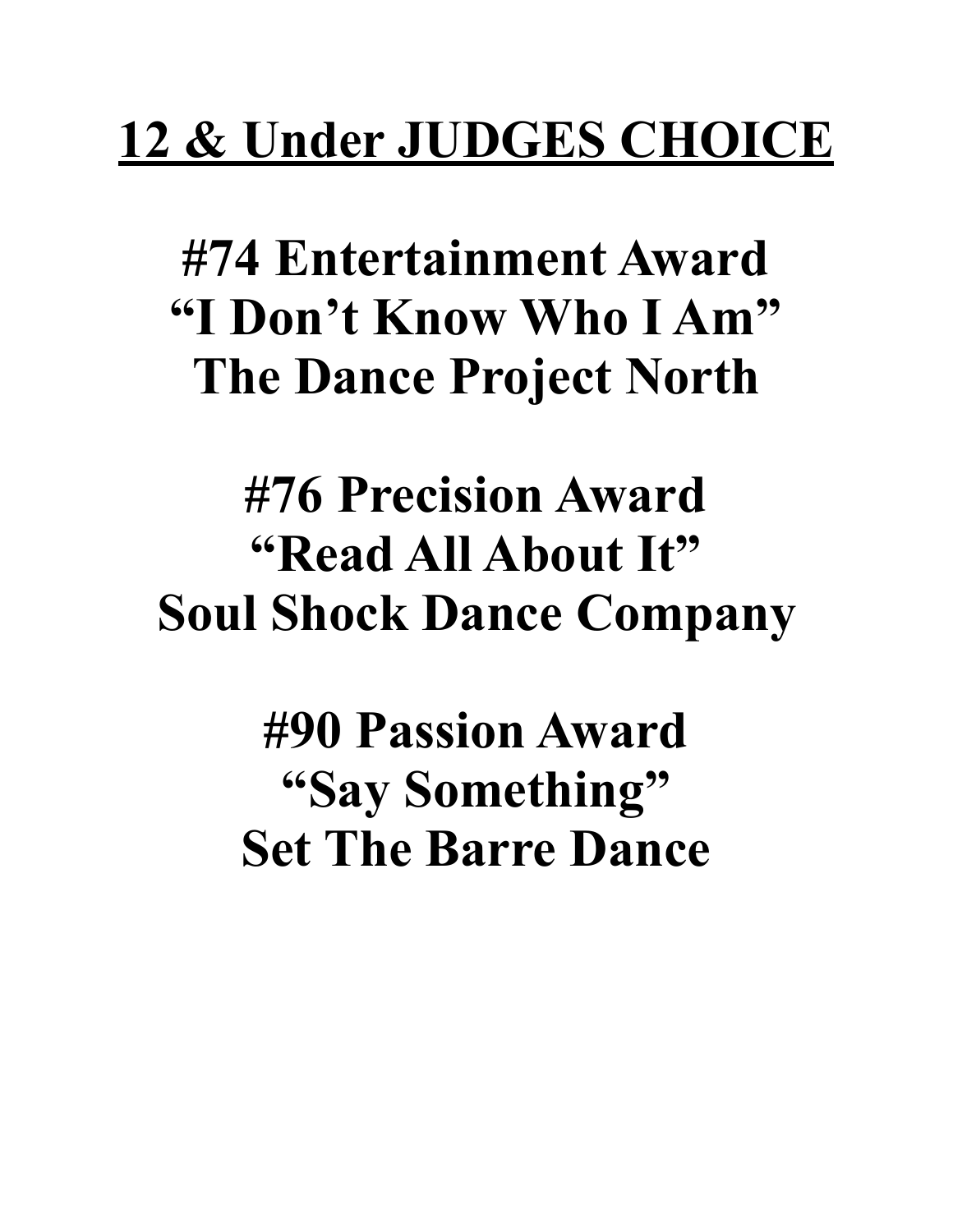# **13 & Over JUDGES CHOICE**

## **#79 Exquisite Prop Use Award "Here Comes The Rain Again" Soul Shock Dance Company**

## **#91 Small But Mighty Award "Fall Apart" COlab The Company**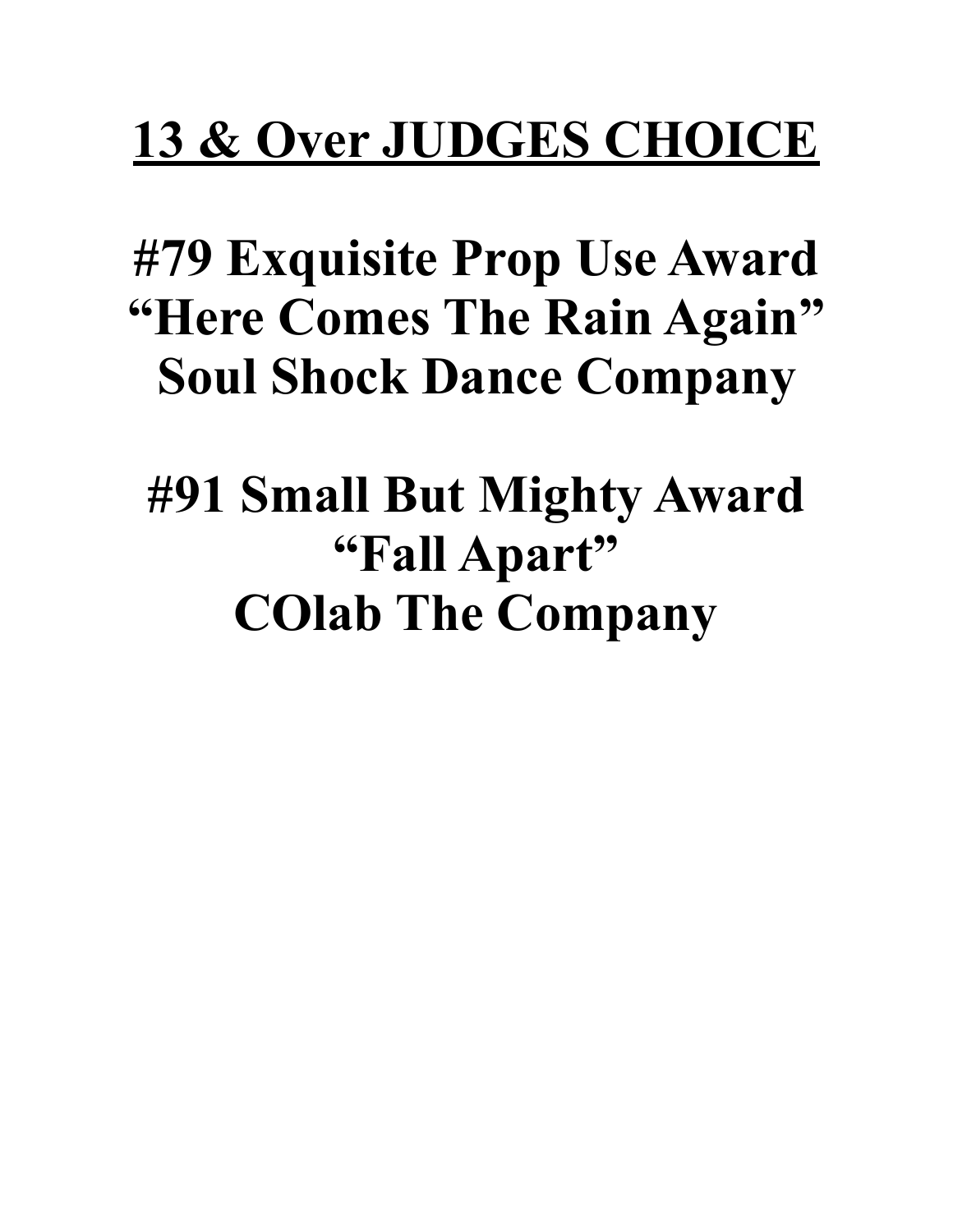### **VERSATILITY**

### **Soul Shock Dance Company**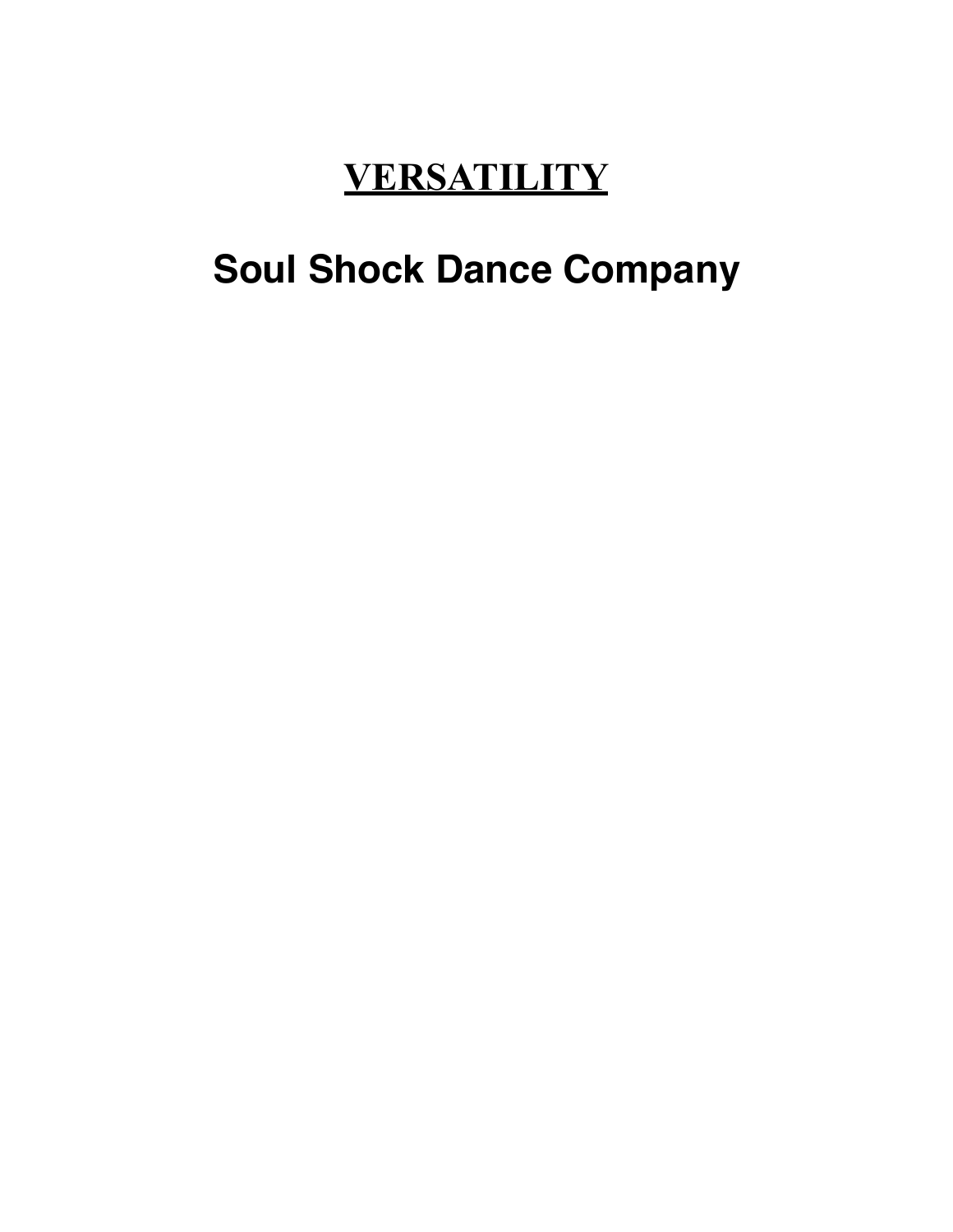## **Sportsmanship**

# **COlab The Company**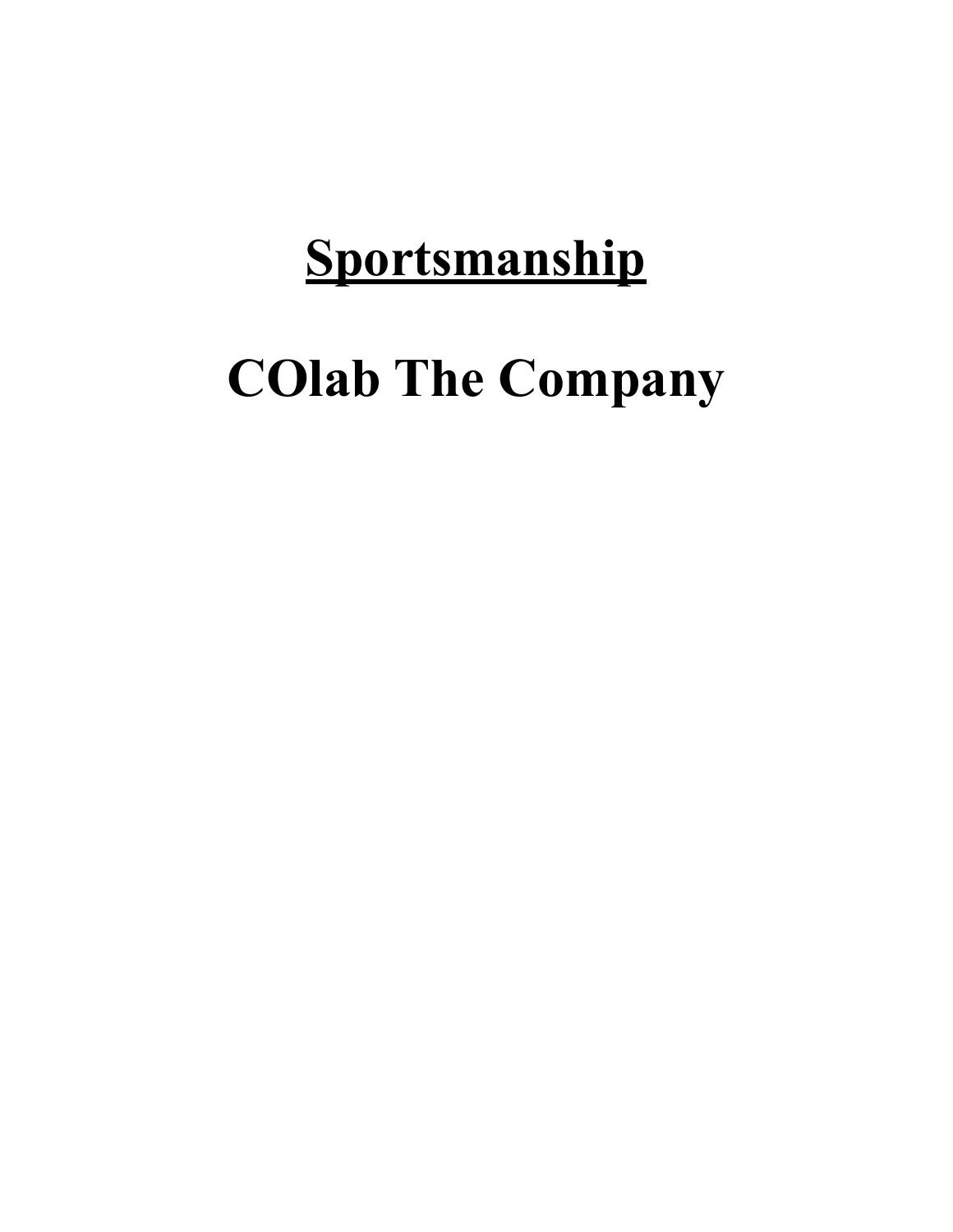### **Mini All Heart Phoenix 2021-2022 Season**



**Order Routine Studio Subject Place Overall**

1 75 Goosebumps Set The Barre Dance

Mini Small Group Hip-Hop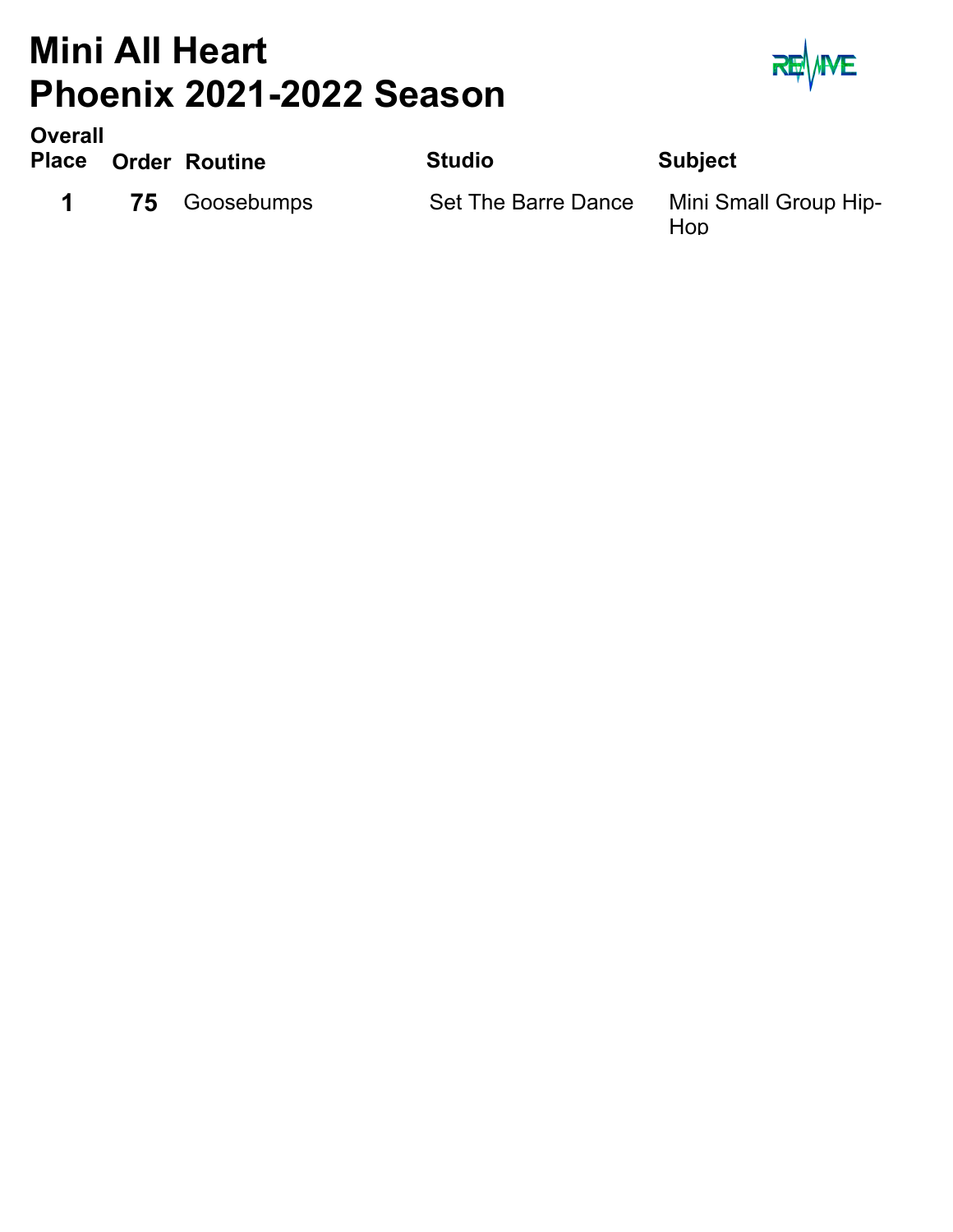### **Junior All Heart Phoenix 2021-2022 Season**



**Overall**

**Order Routine Studio Subject Place**

**1 76** Read All About It

Soul Shock Dance Company

Junior Small Group Lyrical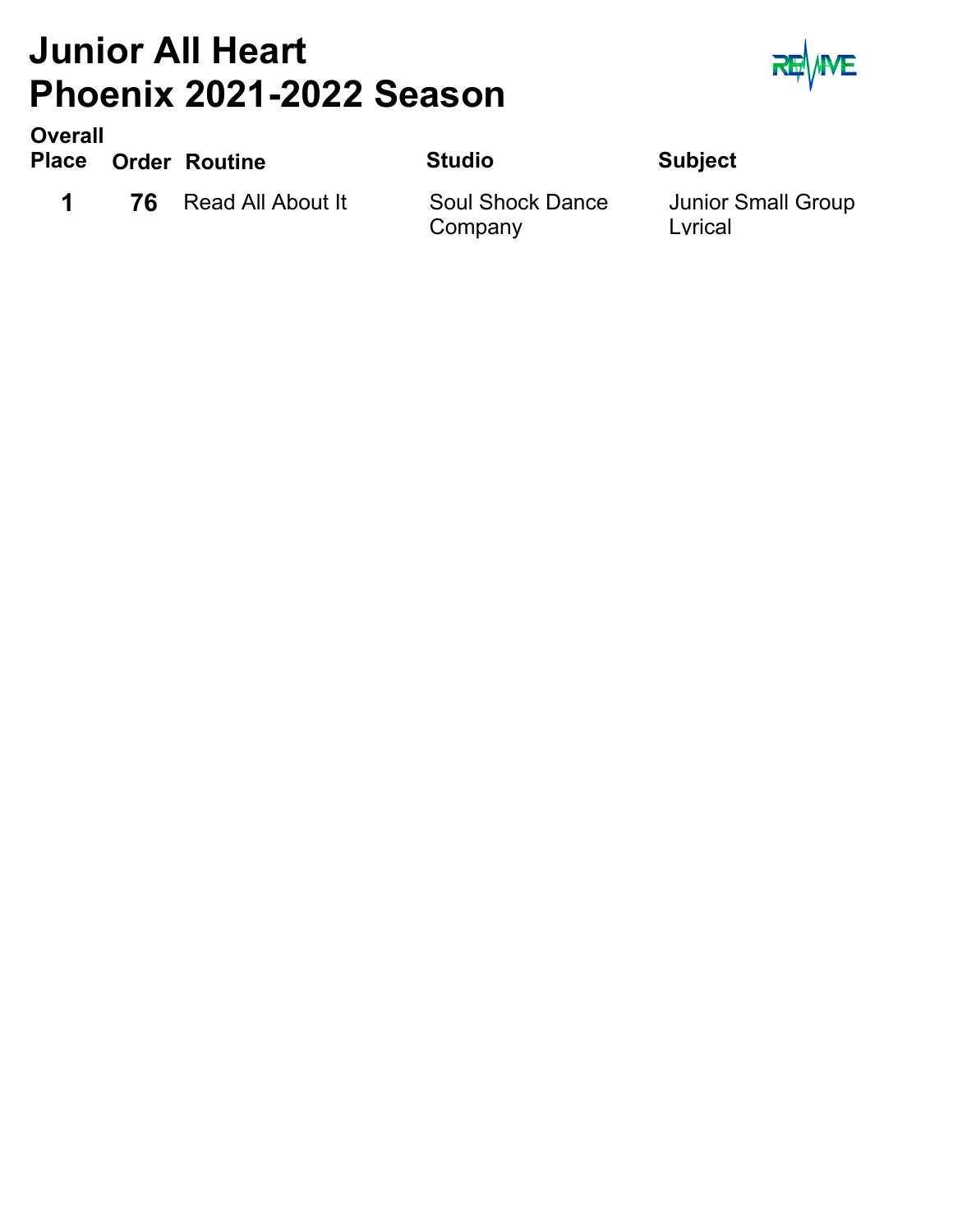### **Teen All Heart Phoenix 2021-2022 Season**



**Order Routine Studio Subject Place Overall**

**1 85** Ladies Room

**Company** 

Soul Shock Dance Teen Large Group Jazz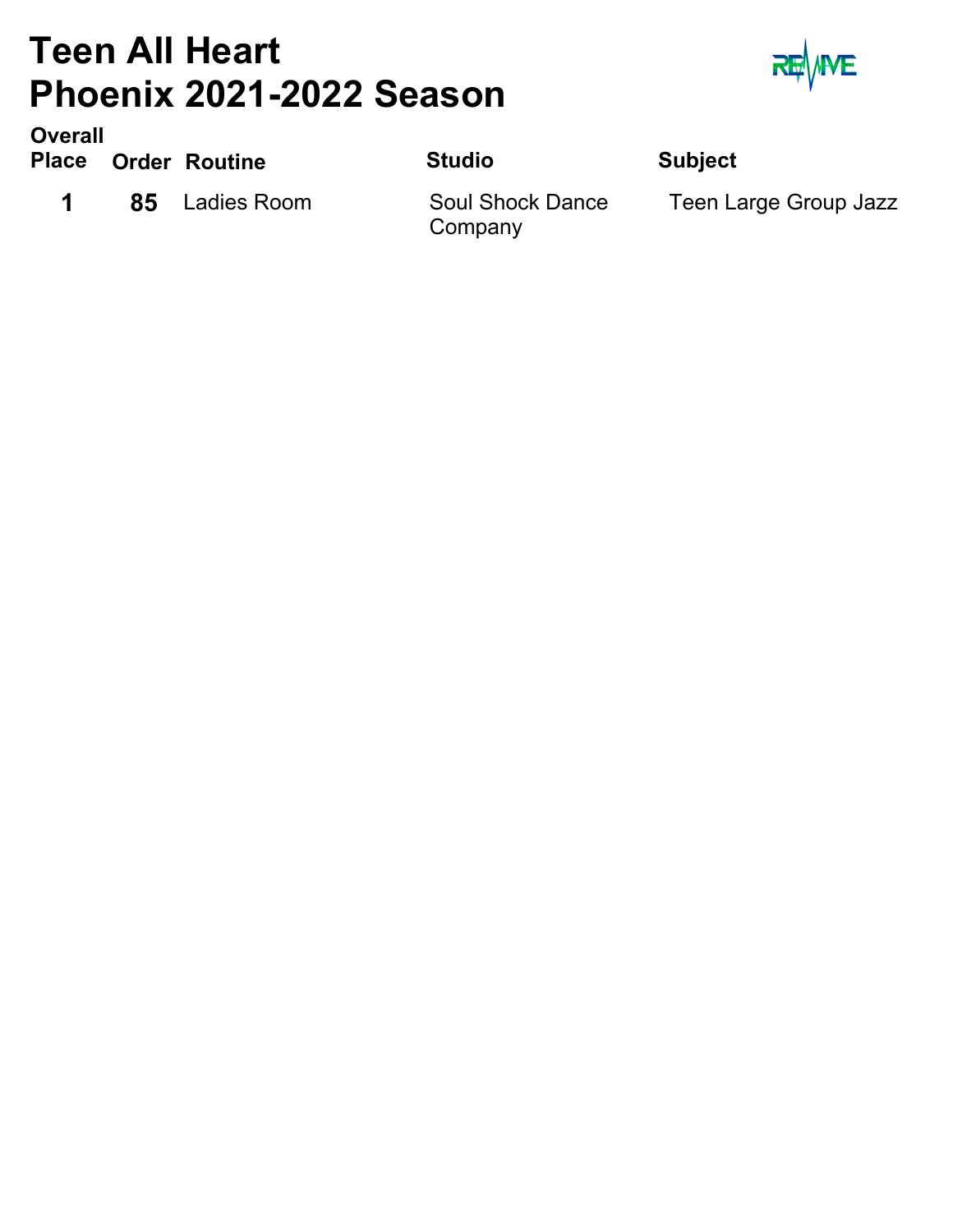### **Senior All Heart Phoenix 2021-2022 Season**



**Order Routine Studio Subject Place Overall**

**1 88** Fast Car

Soul Shock Dance Company

Senior Large Group **Contemporary**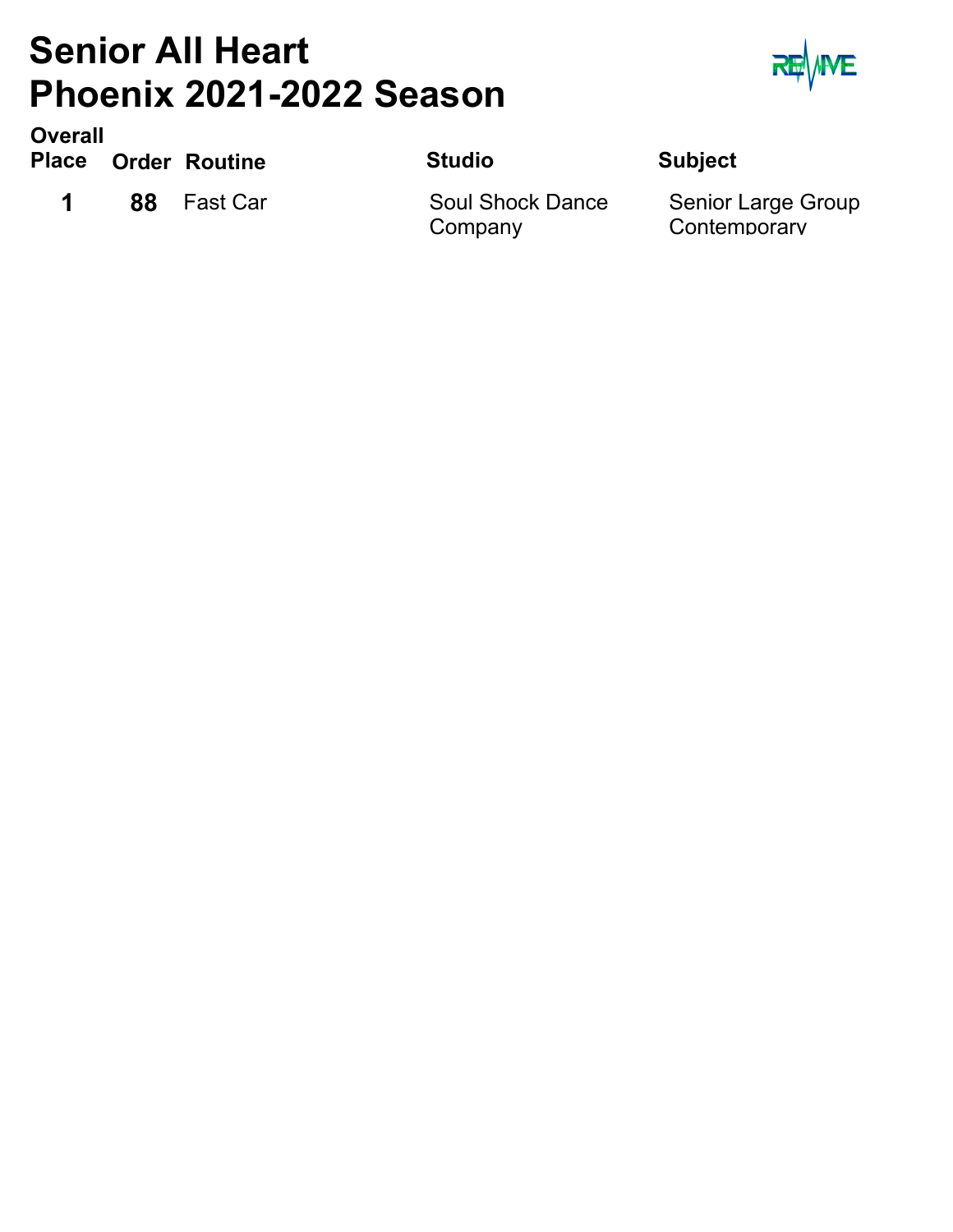### **Heartstopper Phoenix 2021-2022 Season**



**Order Routine Studio Subject Place Overall**

**1 85** Ladies Room

**Company** 

Soul Shock Dance Teen Large Group Jazz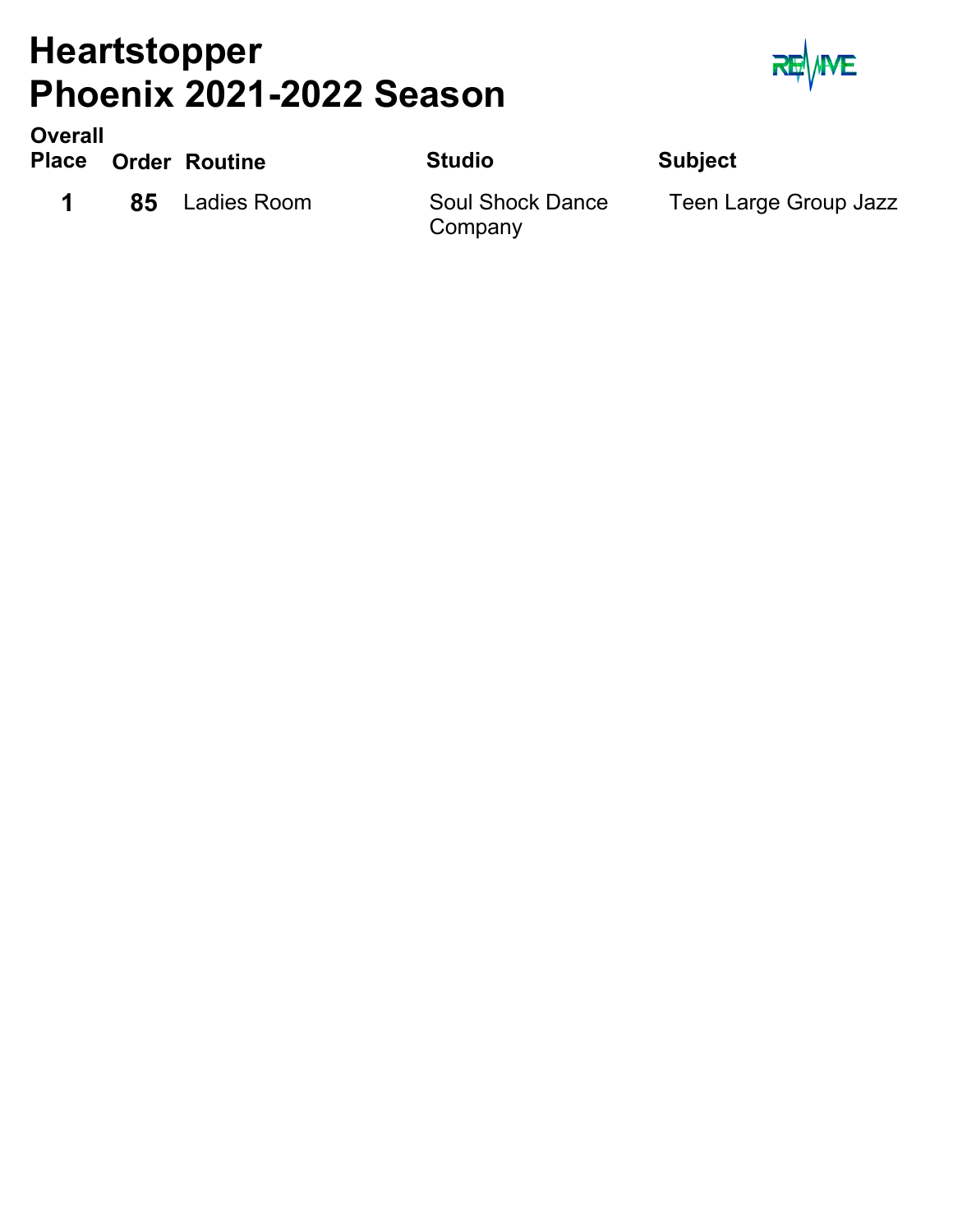## **REVIVE PHOENIX WILDCARD FINALISTS**

(able to submit the routine of their choice to compete in the Wildcard competition during the closing show)

## The Dance Project North

### COlab The Company

### Soul Shock Dance Company

### Set The Barre Dance